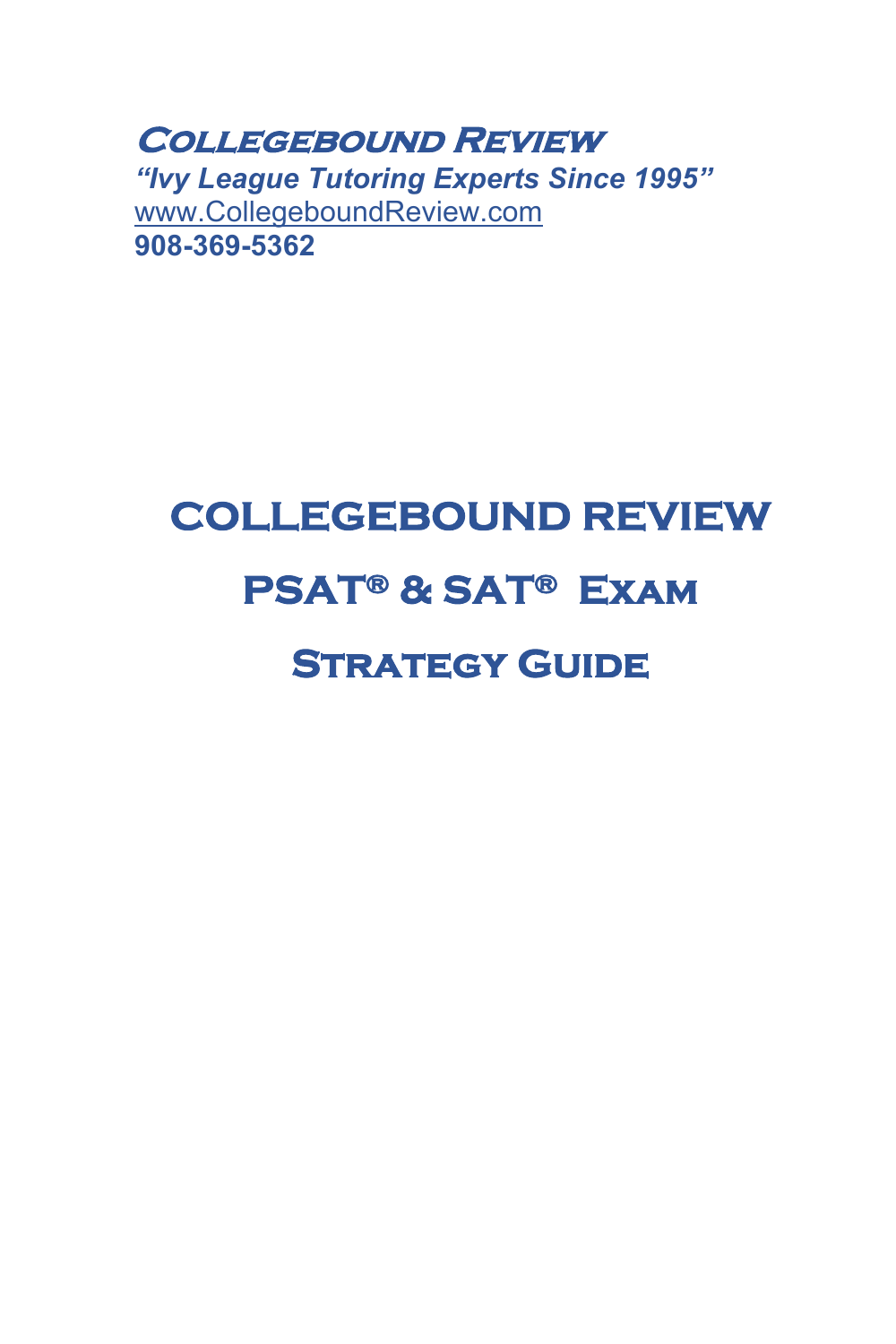## **Collegebound Review Signature Strategy Guide**

## **STRUCTURE OF THE SAT® EXAM**

The SAT® consists of three hours of testing material and is comprised of four sections:

## **READING TEST: 65 minutes**

Section 1 of the SAT<sup>®</sup> is the Reading Test. It is comprised of four single passages and one double passage. The reading selections cover three major subject areas: U.S. and World Literature, History/Social Studies, and Science. Some are excerpts from works of famous authors, such as Charles Dickens. Others include a graph or chart that correlates to the passage. The critical reading passages range in length from 500 to 750 words. There are 52 questions to be answered within a time frame of 65 minutes.

## **WRITING & LANGUAGE TEST: 35 minutes**

Section 2 of the SAT® is the Writing and Language Test. It is comprised of four passages in different subject areas, each of 400 to 450 words, of varying levels of complexity. One passage is a non-fiction narrative, one or two are informative/explanatory texts, and one or two are argumentative texts. This test measures students' skills in revising and editing texts with an emphasis on development, organization, and effective language use. There are 44 questions (11 questions for each passage) to be answered within a time frame of 35 minutes.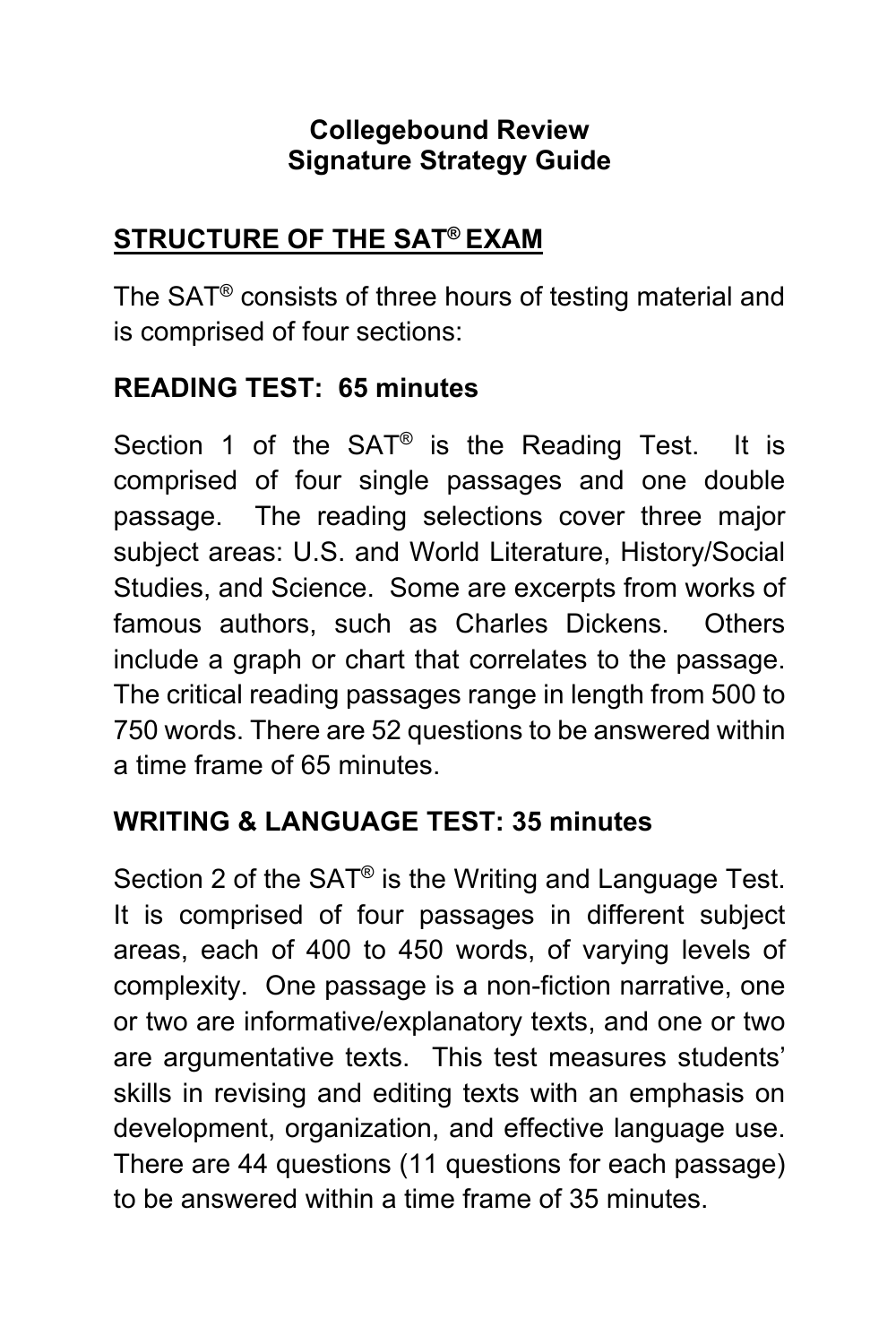# **MATH TESTS: 25 minutes and 55 minutes**

There are two Math sections on the SAT®, Sections 3 and 4. Section 3 does *not* allow the use of a calculator, while Section 4 does. Both sections present a table of formulas at the beginning of the section, reminding students of the formulas for the area and volume of geometric figures, circumference of a circle, proportions of special right triangles, the Pythagorean Theorem, and three key facts:

The number of degrees of arc in a circle is 360.

The number of radians of arc in a circle is 2π.

The sum of the measures in degrees of the angles of a triangle is 180.

## **The four areas of concentration on the Math sections of the SAT® are:**

1) Heart of Algebra: Comprises 33% of Math problems (19 questions) which focus on linear equations and systems of linear equations.

2) Problem Solving and Data Analysis: Comprises 29% of Math problems (17 questions) which focus on ratios, percentages, proportional reasoning, and the analysis of graphs and statistical data.

3) Passport to Advanced Math: Comprises 28% of Math problems (16 questions) which focus on more complex equations and functions and include geometry, trigonometry, radian measure, and the computation of complex numbers.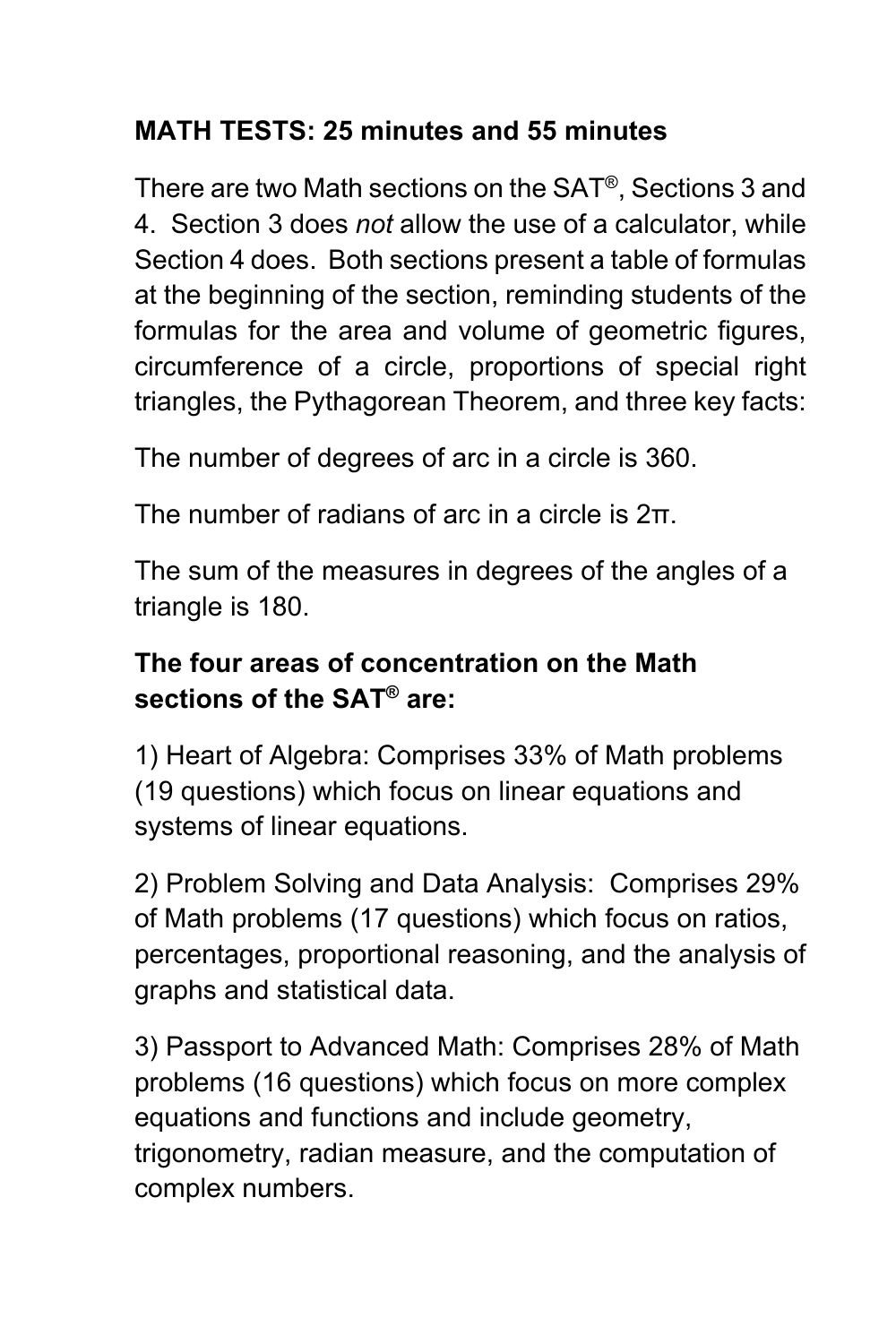4) Additional Topics in Math: Comprises 10% of Math problems (6 questions) which focus on area and volume calculations, theorems with lines, angles, triangles and circles, and problems with trigonometric functions.

# **Math Test (No Calculator): 25 minutes**

Section 3 of the SAT® consists of 20 Math questions that must be solved without the use of a calculator. This section consists of 15 multiple choice questions, with options A, B, C, and D, as well as 5 open-ended questions which students must solve and then bubble in their answers.

# **Math Test (Calculator allowed): 55 minutes**

Section 4 of the SAT® consists of 38 questions and allows the use of a calculator. The first 30 are multiple choice questions, while the last 8 are open-ended questions. Students may use a calculator of choice, including a graphing calculator.

Students are not provided with scrap paper for any section of the SAT®, including the two Math sections. But they are allowed to write in their test booklet. It is particularly helpful for students, when working on the Math questions, to draw diagrams, fill in the measures of geometric figures, and write down any helpful information or computations while working on each problem.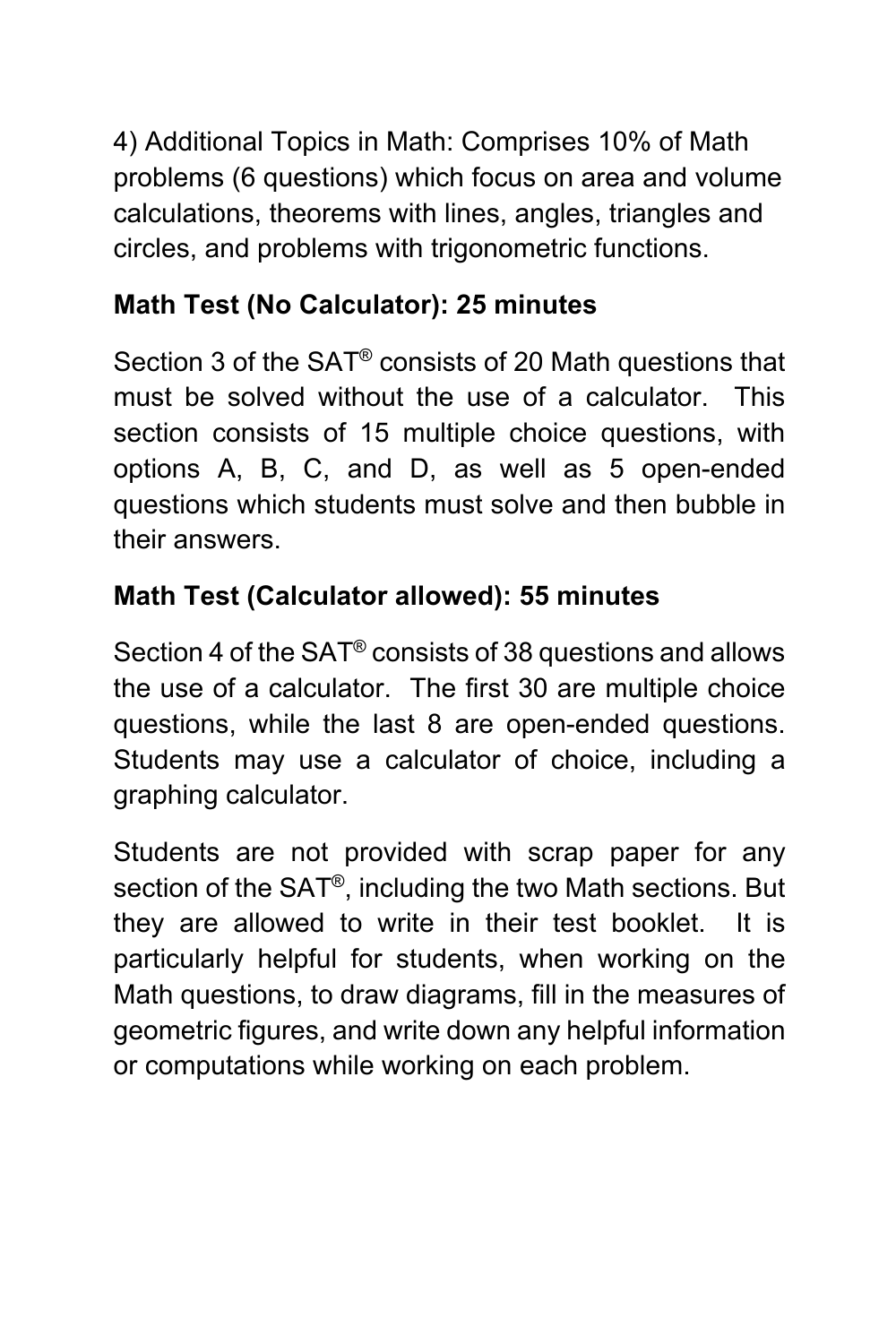# **SCORING THE SAT®**

The SAT® is scored on a range of 200 to 800 points in each of two areas:

Evidence-Based Reading and Writing: A scoring chart converts the points earned on the Reading Test to a subscore (in the range of 100-400) and the points earned on the Writing and Language Test to a sub-score (in the range of 100-400). These two sub-scores are added together, giving each student an Evidence-Based Reading and Writing score in the range of 200 to 800. In order for a student to earn a median score of 500, he/she needs to correctly answer about 48 of the 96 questions correctly on a combination of these two sections.

Math: A scoring chart converts the total number of points earned on a combination of the two Math sections to a score in the range of 200 to 800. In order for a student to earn a median Math score of 500, he/she needs to correctly answer approximately 26 of the 58 questions on Sections 3 and 4 of the SAT®.

A student receives one point for each correct answer on the SAT®. There is no penalty for incorrect answers, so students should **always** guess rather than leave a question blank. Easy questions count just as much as hard questions, so students should not spend too much time on any one question. Rather, students should "back into" the answer for any difficult question by crossing out the letter of any answer they believe to be incorrect, and then taking an educated guess from the remaining options. On the two Math sections, students should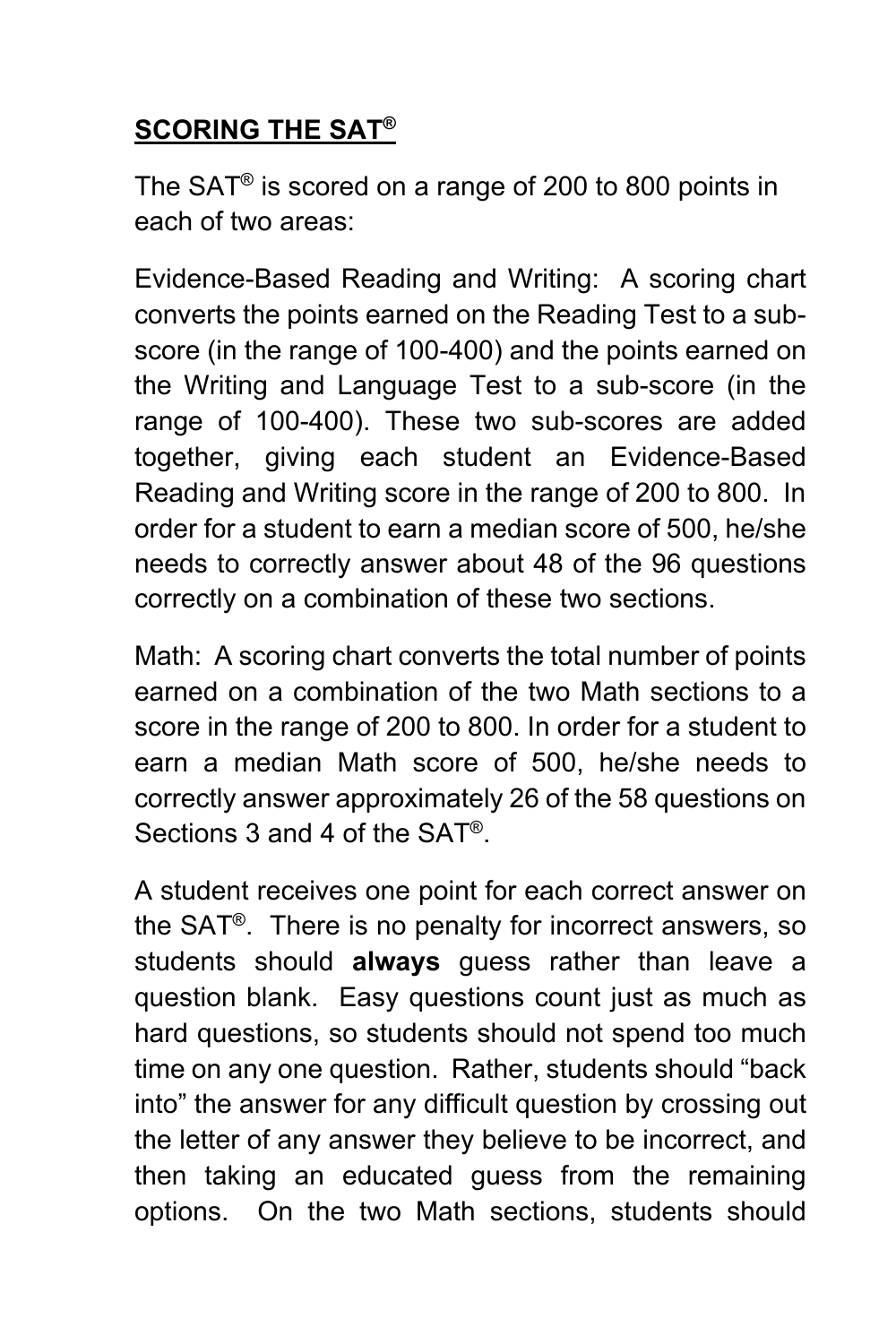initially skip any questions that are particularly difficult or time-consuming, and return to them later if time allows. When the allotted time for a section is nearing, students should guess on any questions that remain unanswered. Since there are four choices (A to D) for each multiplechoice question, even random guessing provides a 25% chance of choosing the correct answer!

# **Recommendations**

\* Be thoroughly familiar, ahead of time, with the format and content of the SAT®. It is *not a secret* what the test looks like or what material is covered on each section!

\* Be thoroughly familiar with the directions for each test section. By knowing, and understanding, the directions for each test section in advance, students can use all of the allotted time to earn points rather than to figure out what they need to do. This is particularly helpful for the Math grid-in questions!

Understand how the test is scored. For all test questions, students earn one point for each correct answer. There is not a deduction for incorrect answers, so students should guess when in doubt. Since most test questions are multiple-choice with four options (A, B, C and D), even totally random guessing will provide correct answers approximately 25% of the time. Ideally, when students are unsure of an answer, they should narrow down their choices by crossing out answers they believe to be incorrect and then choosing from the potential answers that remain.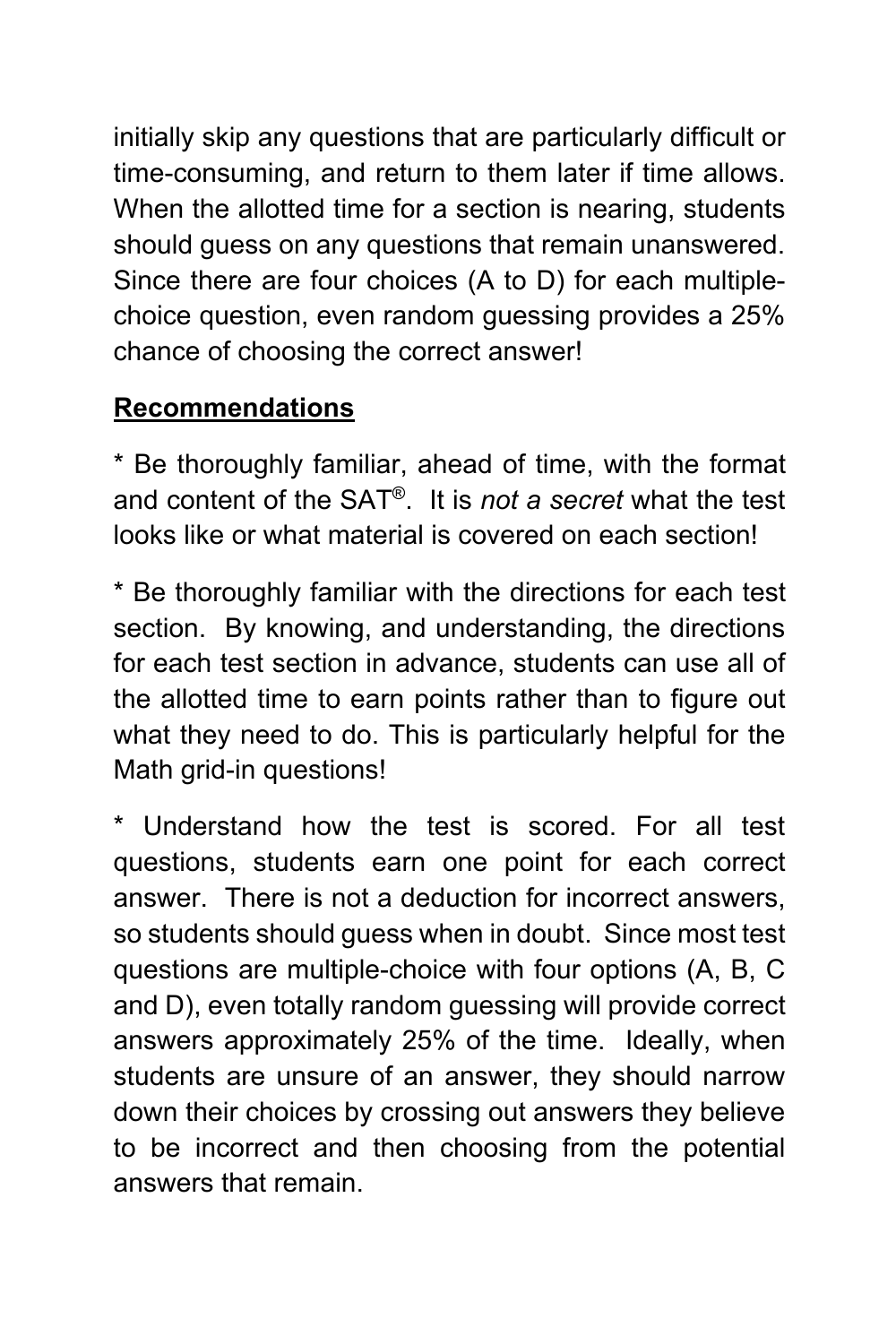# **READING TEST** (65 minutes, 52 questions)

The first section of the SAT® exam is the Reading Test which, at 65 minutes, is the longest section of the exam. It is strictly a test of reading comprehension as it is comprised of four single passages and one double passage, each followed by a series of ten or eleven questions. The passages vary both in subject matter and in levels of complexity.

The reading passages address a wide range of topics including U.S. and World Literature, History and Social Studies, and an assortment of issues in the field of Science. It is important for students to realize that they are not expected to use any prior knowledge to aid them in answering questions. All answers should be chosen based strictly on information explicitly stated, or implied, in the passages.

The passages on the Reading Test vary greatly in their level of difficulty. Some passages are on par with the critical reading skills expected of students in their first two years of high school, while other passages are based on the abilities expected of students in college-level courses. The length of each passage is typically between 500 and 750 words.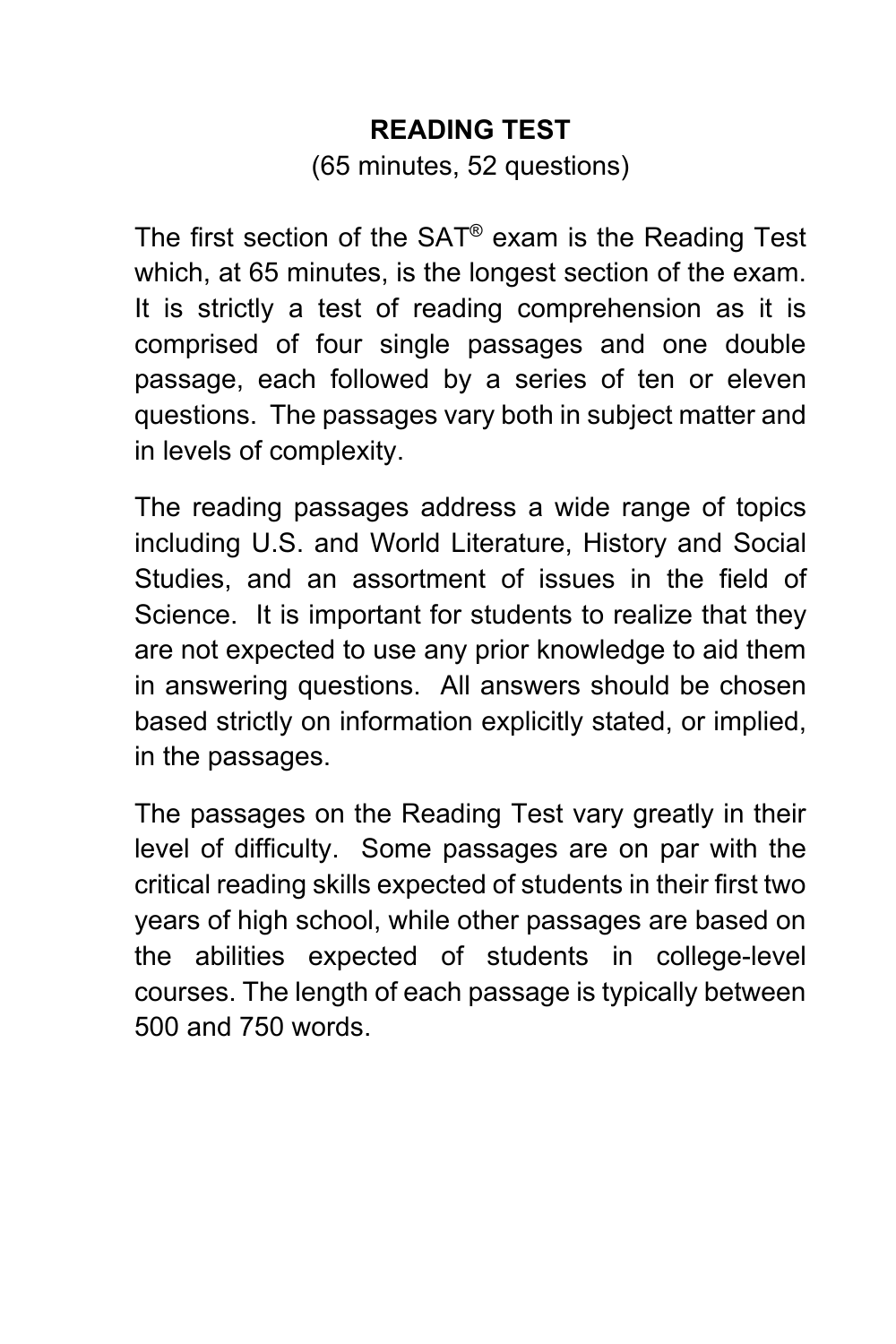# **Reading Test Collegebound Review Signature Strategies**

- 1. Students should read the passages in the order in which they appear on the test. Since there are ten or eleven questions based on each passage, it is not an option to skip a passage. So, students should *not* waste time by skipping around and doing the passage on their favorite topic first.
- 2. Likewise, students should *not* skip around among the questions. They should read each passage in its entirety, and then refer back to the passage as they answer each question. The questions following each passage are not arranged in order of difficulty. The overall questions about the central idea, theme, and author's point of view, tend to appear first. These questions often start with phrases such as, "The passage most strongly suggests that…" or "The central claim of the passage is that…"
- 3. Students should be especially careful when answering the two sets of "duo" questions that typically appear after each passage. The first question will ask something about the passage, and the follow-up question will ask in which set of lines the answer was found. Two points are at stake here. If students do not know the answer to the first question, they should move onto the next and read the four sets of lines (listed in choices A through D) to determine which addresses the information requested in the previous question. Then, the student should answer both questions.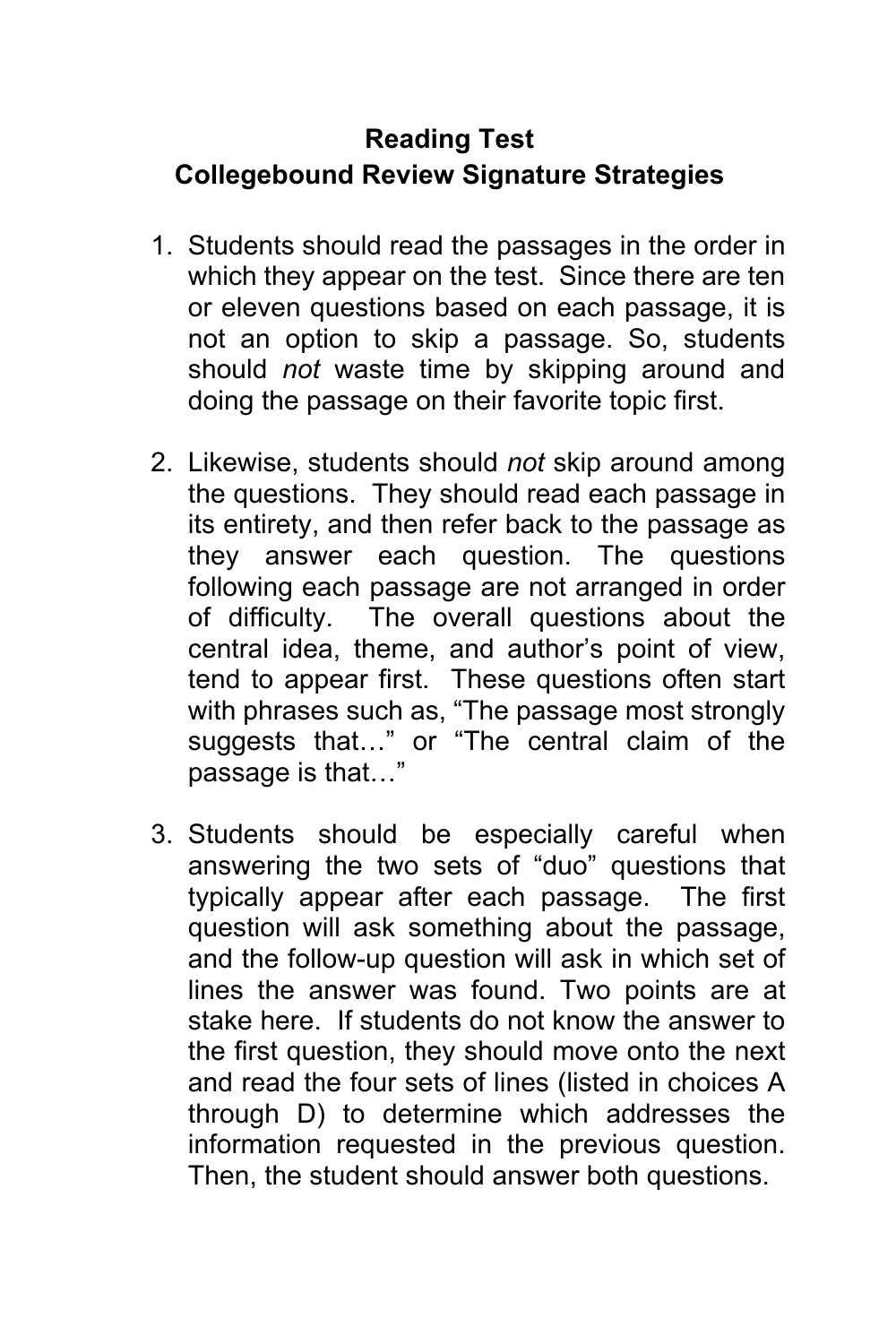4. Students should be glad to hear that the vocabulary questions are no longer based on extremely complex or unusual words. There are typically two "vocabulary in context" questions that follow each passage. Students are given a specific line in the passage to refer back to and asked what a particular word means. The best way to answer such a question is to go back to the referenced line in the passage and try to think of an appropriate word that could be used as a substitute. Then, look at choices A, B, C and D and choose the one closest in meaning to the substitute word.

For example, consider a sentence in a passage that states, "The professor feared that the university's new policy of marking tests on a curve conveyed a lessening of expectations on the part of its students." A question might read, "As used in line 29, *conveyed* most nearly means…" The choices might be:

- A) delivered
- B) transported
- C) communicated
- D) carried

If a student read the sentence and tried to substitute an appropriate word for "conveyed," he/she might think of the word "expressed." When looking at the four multiple-choice options, the student should recognize that "communicated" is the closest in meaning to "expressed."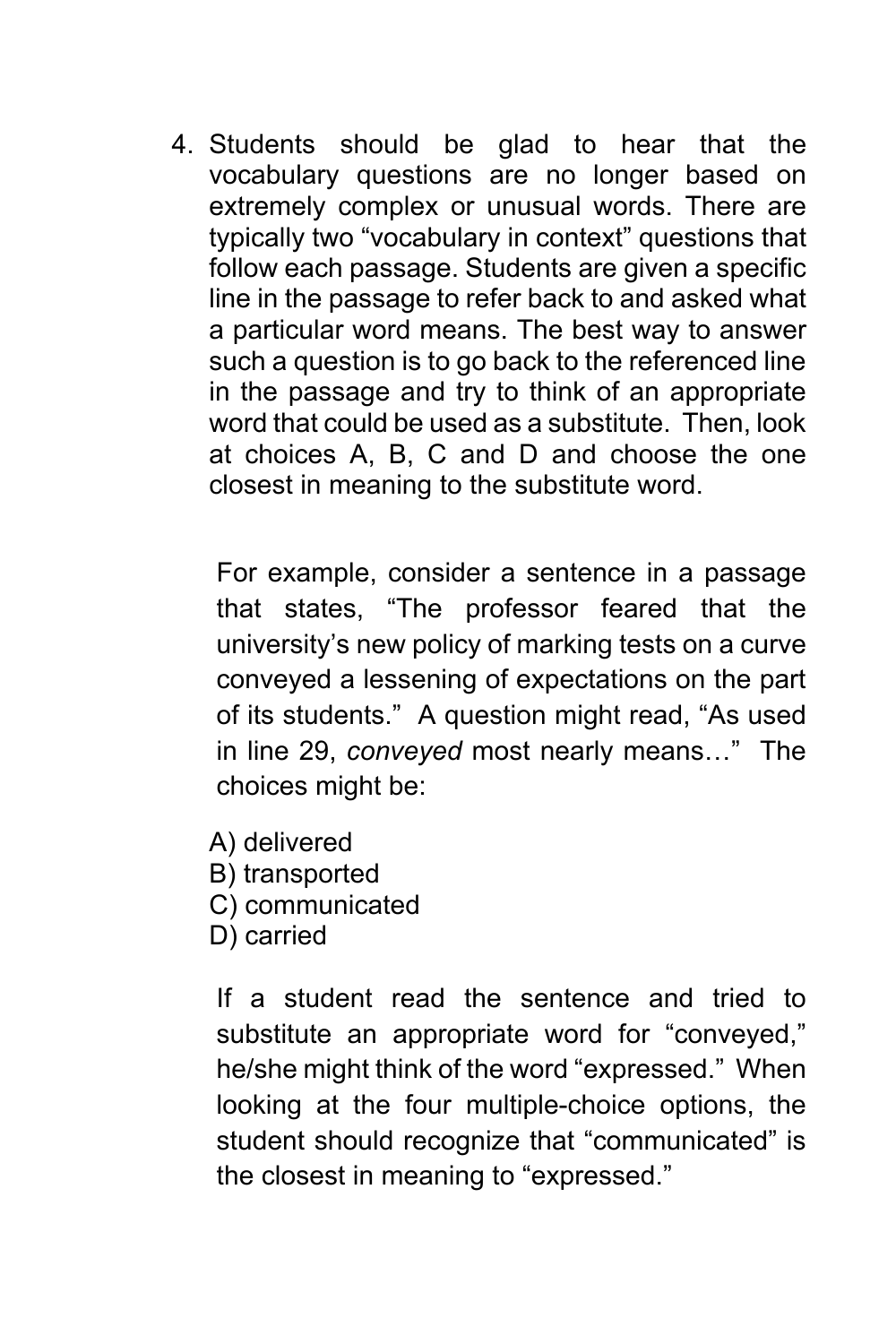- 5. There will be at least one passage on the Reading Test that contains a graph or chart that correlates to the passage. Students should not spend time analyzing the graph or chart until they come to a specific question focusing on it. Usually, the question will ask students to identify information that is clearly portrayed. Students should not be intimidated or anticipate that questions based on the graph or chart will be particularly complex.
- 6. As students read each passage, they should think to themselves, "What's the main point of this story? What's the author trying to convince me of?" This will help students stay focused and avoid getting distracted, which is a major problem of many students on this lengthy test section. Particularly on the most difficult, complex passages, just knowing the main point of the story will often be enough to correctly answer many of the questions.
- 7. There is always a *double passage* on the Reading Test. Passage 1 and Passage 2 will be on similar topics, but with differing perspectives. The double passage will be followed by some questions focusing specifically on Passage 1, and other questions concentrating on Passage 2. There will also be questions asking students to compare the viewpoints, central ideas, themes, textual evidence, and main conclusions between the two passages. Students should read Passage 1 first and start answering the questions, as the first few questions will be based solely on the first passage. Then, when students get to a question referring to Passage 2, they should stop, read Passage 2, and continue answering the questions. Finally, there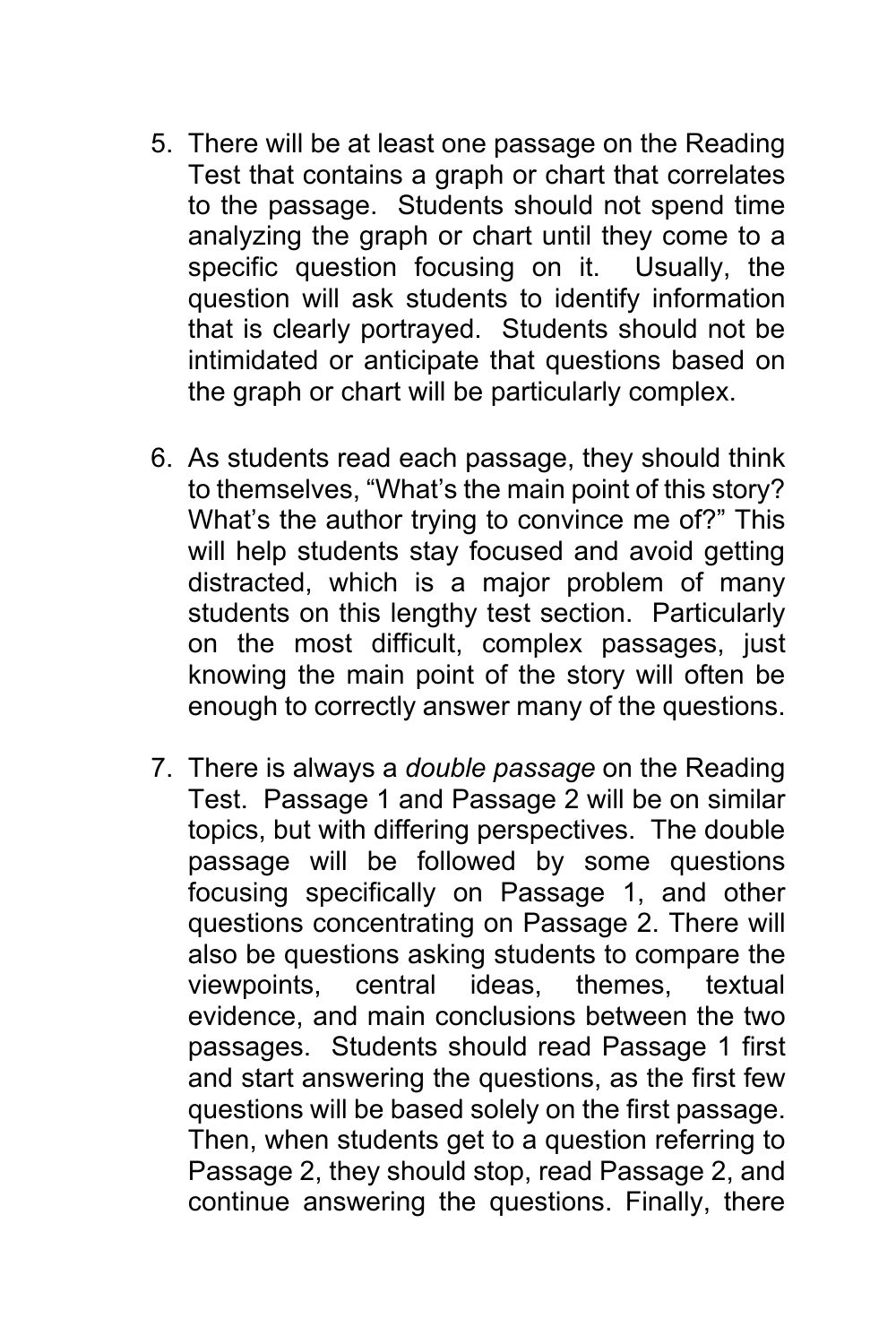will be a couple of questions asking students to compare the viewpoints of the two passages, often asking what the author of one passage would say to the author of the other passage.

8. Students should be sure to fill in an answer for each question, even if they are taking an educated guess. No answer should ever be left blank, as there is not a "wrong answer penalty." Since there are four possible answer choices for each question, even random guessing will, according to the Laws of Probability, result in a correct answer 25% of the time. When students are struggling to find the correct answer, they should put a line through the letter (A, B, C or D) of any answer they believe to be incorrect and then take a *good guess* from the remaining options and move on! Students will get credit if they are correct. If they are wrong, it's no worse than having left the answer blank.

In order to avoid being overwhelmed by the number of passages and seemingly complex questions they will face on the Reading Test, students should be sure to do practice tests well in advance of their actual test day. It takes practice to be able to read each passage carefully, while working at a pace that will allow for the successful completion of 52 questions within the 65 minute time frame.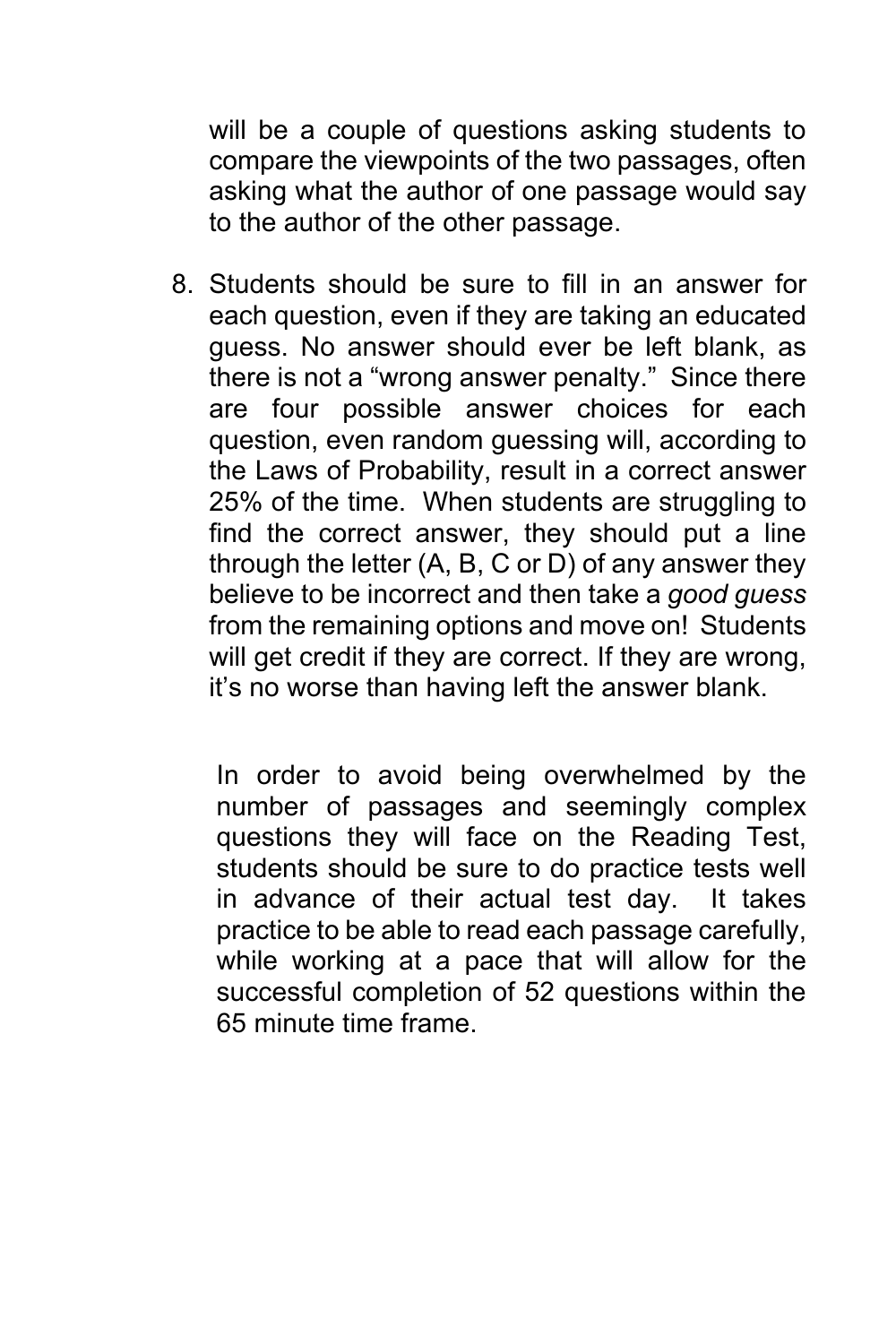## **WRITING AND LANGUAGE TEST**

(35 minutes, 44 questions)

The second section of the SAT® exam is the Writing and Language Test which, at 35 minutes, is one of the shorter sections of the exam. This section is comprised of four "stories," each followed by 11 questions. The stories, or passages, are typically between 400 and 450 words and are in different subject areas with varying levels of complexity. One passage is a non-fiction narrative, one or two are informative/explanatory texts, and one or two are argumentative texts. The Writing and Language Test measures a student's skills in revising and editing texts with an emphasis on development, organization, and effective language use. There are a total of 44 questions to be answered within a time frame of 35 minutes.

Some questions pertain to a specific underlined section of a story and students are asked to identify errors in sentence structure, usage or punctuation. Other questions isolate a paragraph and ask, for example, where a specific sentence should be placed or if a certain sentence should be added or deleted. There are also questions focused on the meaning of the story in its entirety.

The Writing and Language Test typically contains one story with a chart, graph or table. Students need to analyze the information presented in this material in order to correct one or more sentences in the passage. There are also several "vocabulary" questions in which students are given the option to replace a specific word in a story with any of three other words.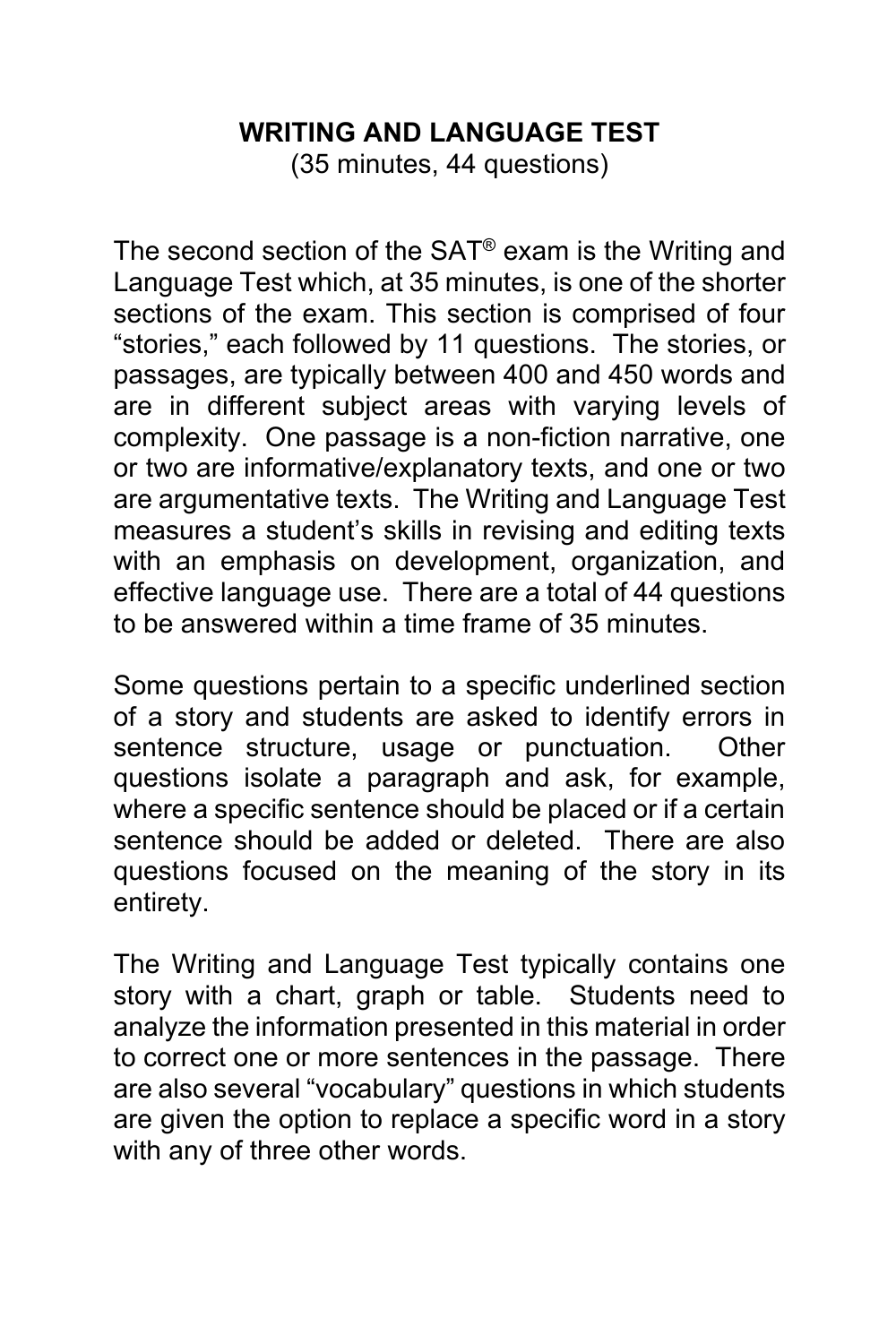To give an example of a typical passage, and the type of questions that students can expect, we have excerpted an article written by Collegebound Review director Susan Alaimo and published in the *Courier News.* The embedded questions typify those students will face on the Writing and Language Test.

## **Comfortable Lifestyle at College**

Picture a residence with private bedrooms and bathrooms, walk-in closets, a washer and dryer in each unit, and fully equipped kitchens (including a Keurig coffee machine). Step outside to the rooftop infinity pool, a 22 foot LED TV, a grilling gazebo, hammocks, and a sand volleyball court — with stadium seating. If you **1** envisioned a five star resort, it's quite understandable. But this is actually the description of living quarters being enjoyed by some students attending the University of Arizona in Tucson.

College living is not what it used to be. Certainly, there are still colleges with drab dormitories featuring a bathroom at each end of the hallway to be shared by scores of students. **2** Likewise more and more colleges are realizing that a key strategy for attracting students used to the comforts of home is to offer more luxurious amenities than they would expect.

At the University of North Florida in Jacksonville, a lazy river is a welcome addition to the tennis, volleyball, and basketball courts. **3** Other recreational amenities are a putting green and a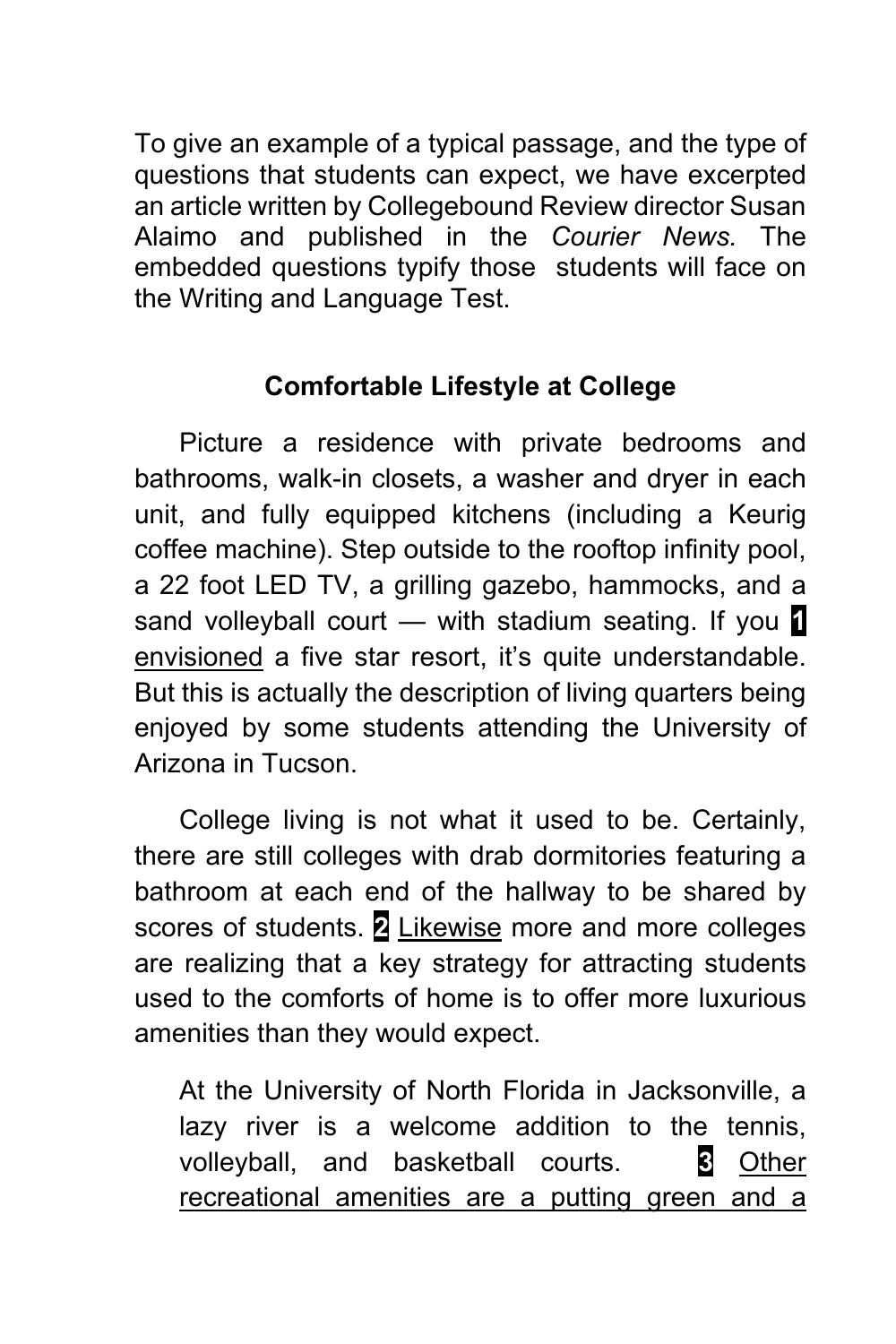lighted running track. The University of Florida in Gainesville boasts a residence hall with a sun deck, private jetted Jacuzzis, living rooms with fireplaces and big screen televisions, and gourmet kitchens.

Washington University in St. Louis, Missouri focuses on sleeping comfort with Tempur-Pedic beds featured in a residence hall **4** that hosts a rooftop garden, a fitness center complete with a dance studio, a bakery, and a separate kosher kitchen with a full menu. The University of Texas in Austin offers fully furnished apartments with leather couches, stainless steel appliances and hardwood floors and maid service to keep everything clean!

One of the most unusual amenities **5** was offered by MIT (Massachusetts Institute of Technology). Its Simmons Hall residence, often referred to as *The Sponge* for its unique exterior, hosts a giant ball pit where students can work off their stresses. Afterwards, they can enjoy refreshing drinks from their campus eatery that won the World Smoothie Award five times!

## **6** It's going to be tough for students to return home for semester breaks!

QUESTIONS:

**1** (A) NO CHANGE

- (B) are envisioning
- (C) were envisioning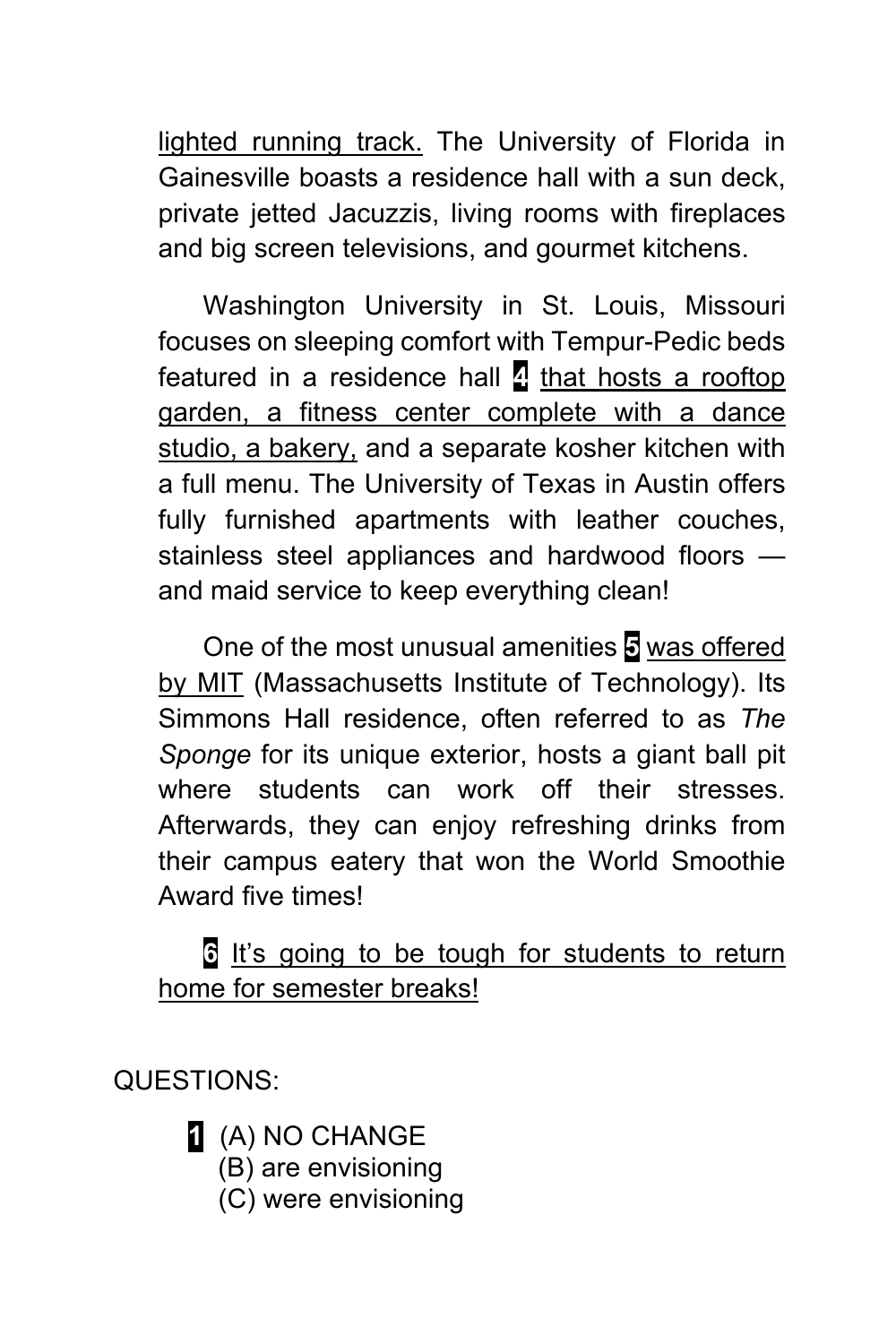(D) wanted to envision

- **2** (A) NO CHANGE
	- (B) But
	- (C) In addition
	- (D) Therefore

**3** The writer is considering deleting the underlined sentence. Should the writer do this?

- (A) Yes, the point has already been made in the previous sentence.
- (B) Yes, it's irrelevant to the main point of the passage.
- (C) No, it provides further information in support of the main point of the passage.
- (D) No, it offers the most important evidence in the passage.
- **4** (A) NO CHANGE
	- (B) that hosts a rooftop garden; a fitness center complete with a dance studio; a bakery;
	- (C) that hosts a rooftop garden: a fitness center complete with a dance studio: a bakery:
	- (D) that hosts a rooftop garden a fitness center complete with a dance studio - a bakery –
- **5** (A) NO CHANGE
	- (B) happened at MIT
	- (C) used to be offered at MIT
	- (D) is offered at MIT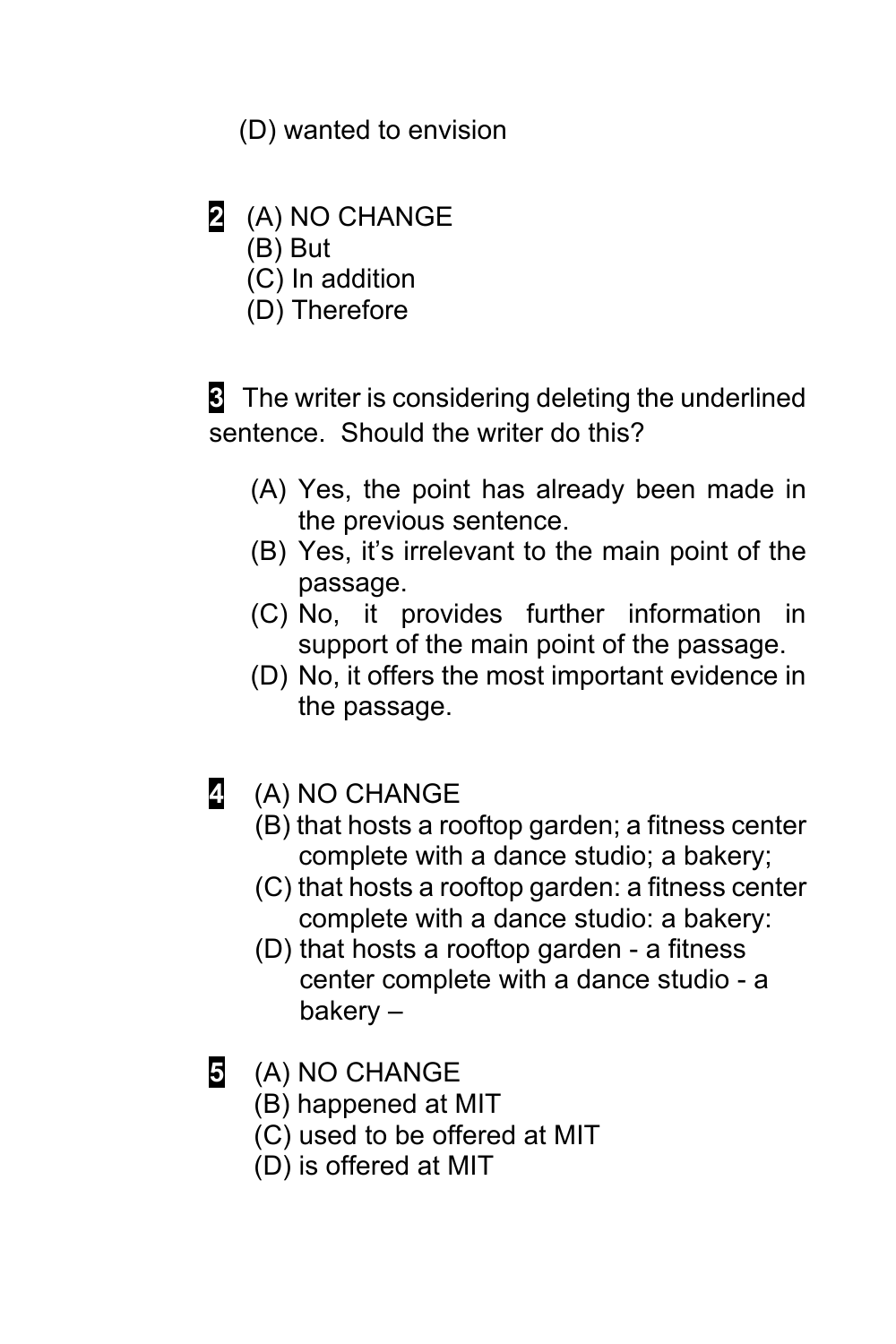**6** Which choice best maintains the tone established in the passage?

- (A) NO CHANGE
- (B) Not all college students live like this.
- (C) Parents are often surprised when they tour colleges.
- (D)Students work hard and deserve to play hard.

*Answer Key:* 1. (B) 2. (B) 3. (C) 4. (A) 5. (D) 6. (A)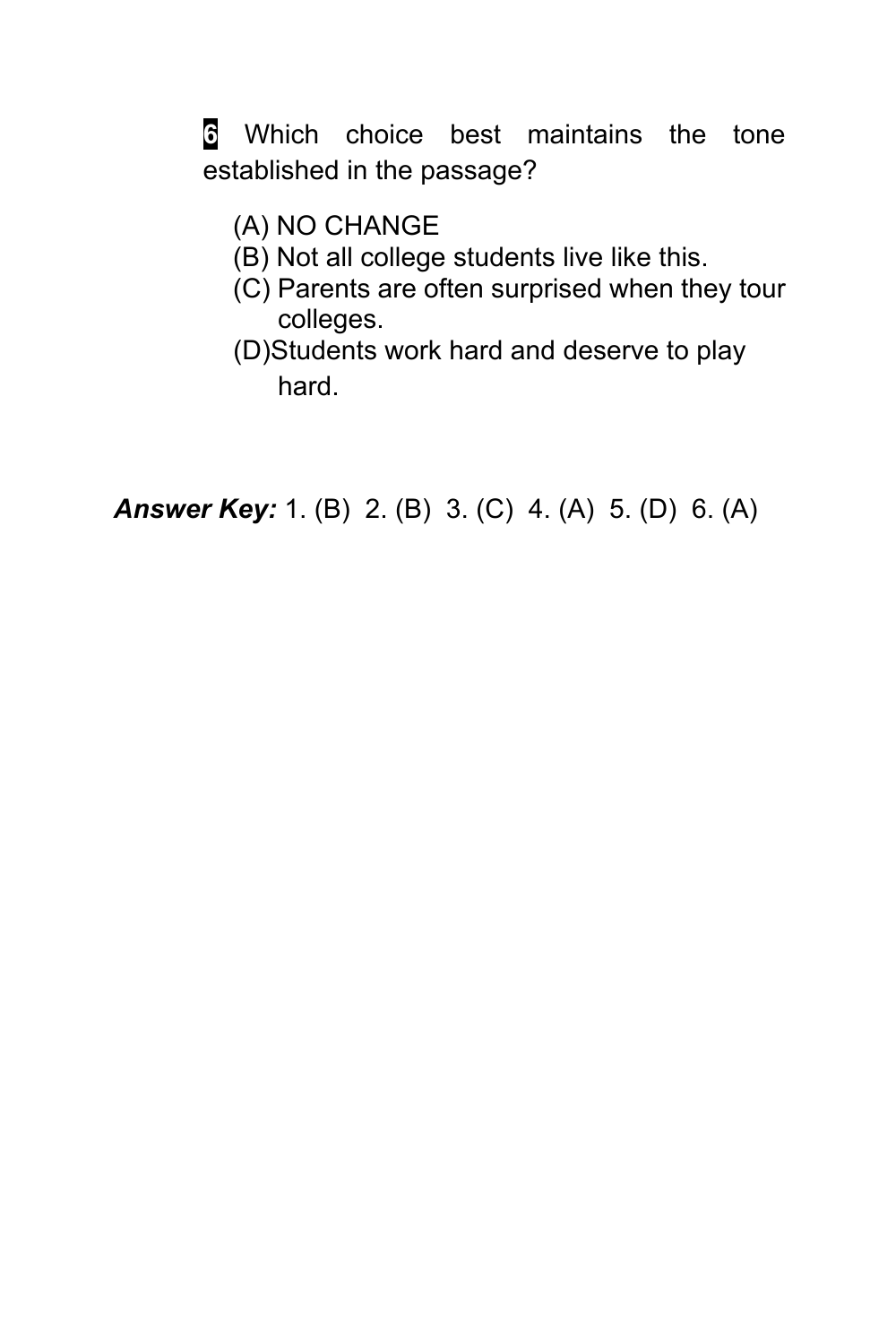#### **Writing & Language Test Collegebound Review Signature Strategies**

- 1. Read through each passage carefully and methodically. Do not skip paragraphs that do not have questions based on them, as you will need to comprehend the overall message of each passage in order to answer general questions.
- 2. Note that the numbers in parentheses but NOT in bold represent the sentence numbers, while the numbers in black boxes represent the question numbers.
- 3. Consider the four answer options (one of which will typically be "no change") for each question, as it's often quickest to eliminate the poor choices and back into the correct answer.
- 4. For questions asking whether a certain sentence should be added or deleted, first decide on a "yes" or "no" answer, thus reducing your options to two possibilities, and then choose the answer that gives the best rationale for your choice.
- 5. Carefully examine each sentence for the correct tense, structure, word choice and punctuation when choosing an answer.
- 6. Answer each question as you work your way through each story, as there is not a penalty for wrong answers.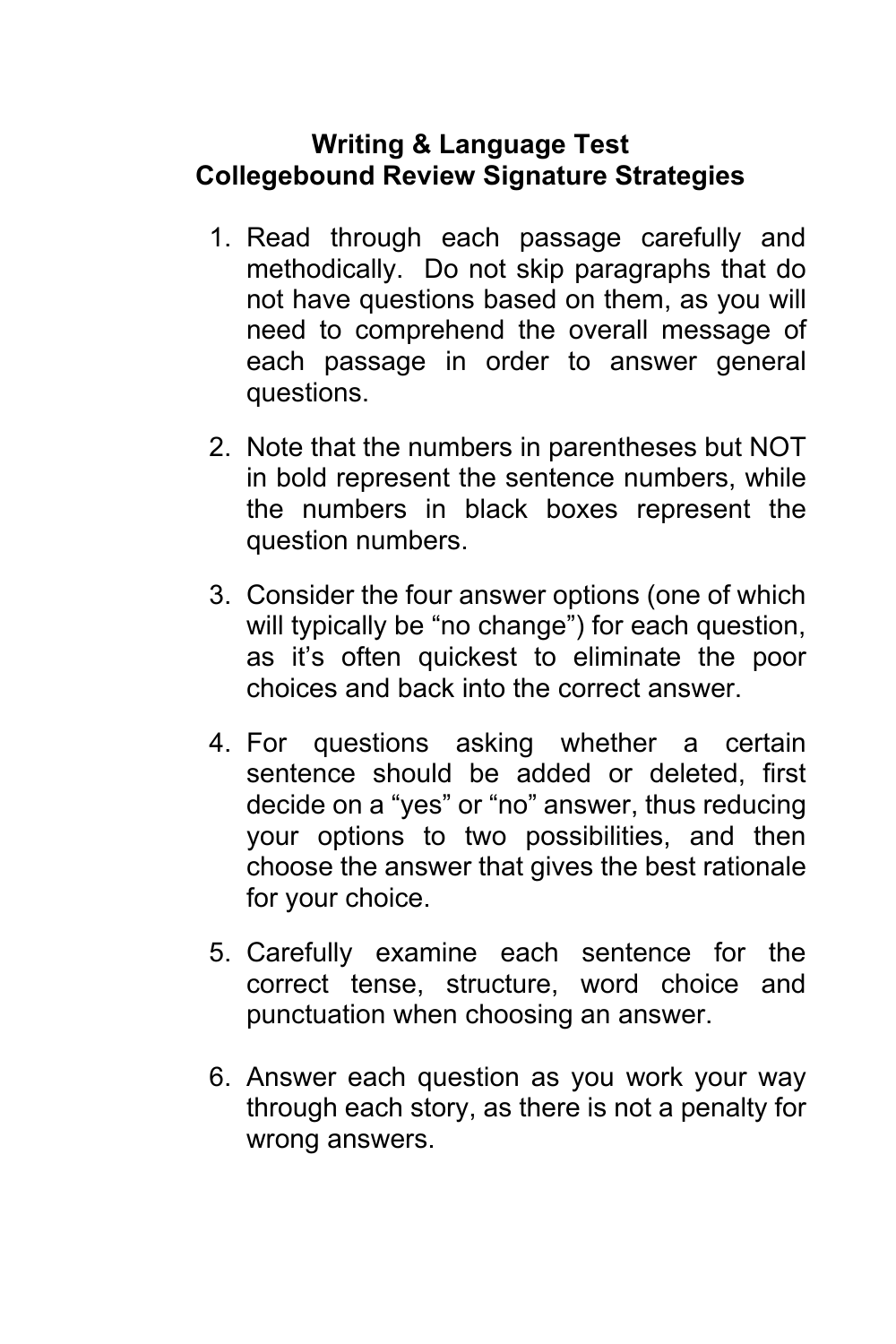## **MATH TESTS Section 3** (25 minutes, 20 questions) **Section 4** (55 minutes, 38 questions)

The third and fourth sections of the SAT® exam comprise the Math Test. Section 3 does *not* allow the use of a calculator, while Section 4 does. Both sections present a table of formulas at the top of the section, reminding students of the following formulas:

Area of a circle =  $πr^2$ 

Circumference of a circle = 2πr

Area of a rectangle = length  $\cdot$  width

Area of a triangle =  $\frac{1}{2} \cdot \text{base} \cdot \text{height}$ 

Pythagorean theorem:  $c^2 = a^2 + b^2$ 

The proportion of side measurements of a  $30 - 60 - 90$ degree right triangle is, respectively: x, x√3, 2x

The proportion of side measurements of a  $45 - 45 - 90$ degree right triangle is, respectively: s, s,  $s\sqrt{2}$ 

Volume of a rectangular solid = length  $\cdot$  width  $\cdot$  height

Volume of a cylindrical solid **=** πr2 • height

Volume of a sphere =  $4/3πr<sup>3</sup>$ 

Volume of a cone =  $1/3\pi r^2$  • height

Volume of a pyramid =  $1/3 \cdot$  length  $\cdot$  width  $\cdot$  height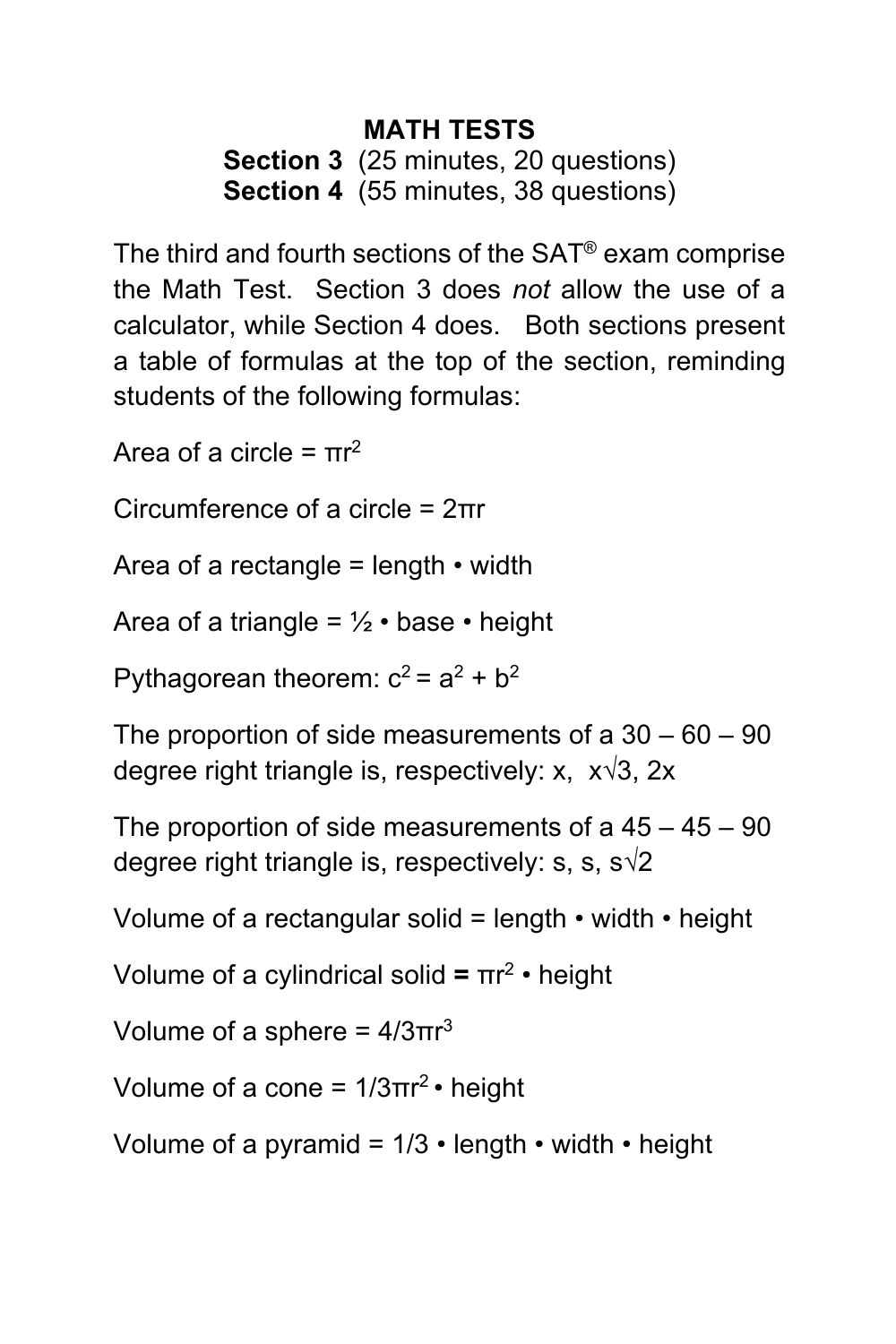#### **Students also need to know:**

The number of degrees of arc in a circle is 360.

The number of radians of arc in a circle is 2π

The sum of the measures in degrees of the angles of a triangle is 180.

There are four specific areas of Math that are the focus of the Math sections of the exam. They are:

- 1) Heart of Algebra focuses on the ability to analyze and create linear equations, inequalities, and functions. Some questions involve straightforward "problem solving" situations, others require interpreting the relationship between graphical and algebraic representations, while others require mastery of absolute value expressions, inequalities and equations.
- 2) Problem Solving and Data Analysis includes ratios, percentages, and proportional reasoning in problem solving situations. This section also includes analyzing graphs, charts, tables and scatterplots.
- 3) Passport to Advanced Math requires work with expressions involving exponentials, integer and rational powers, radicals, or fractions with a variable in the denominator. Questions deal with polynomials, quadratic functions and equations, and the relationships between algebraic and graphical representations of functions.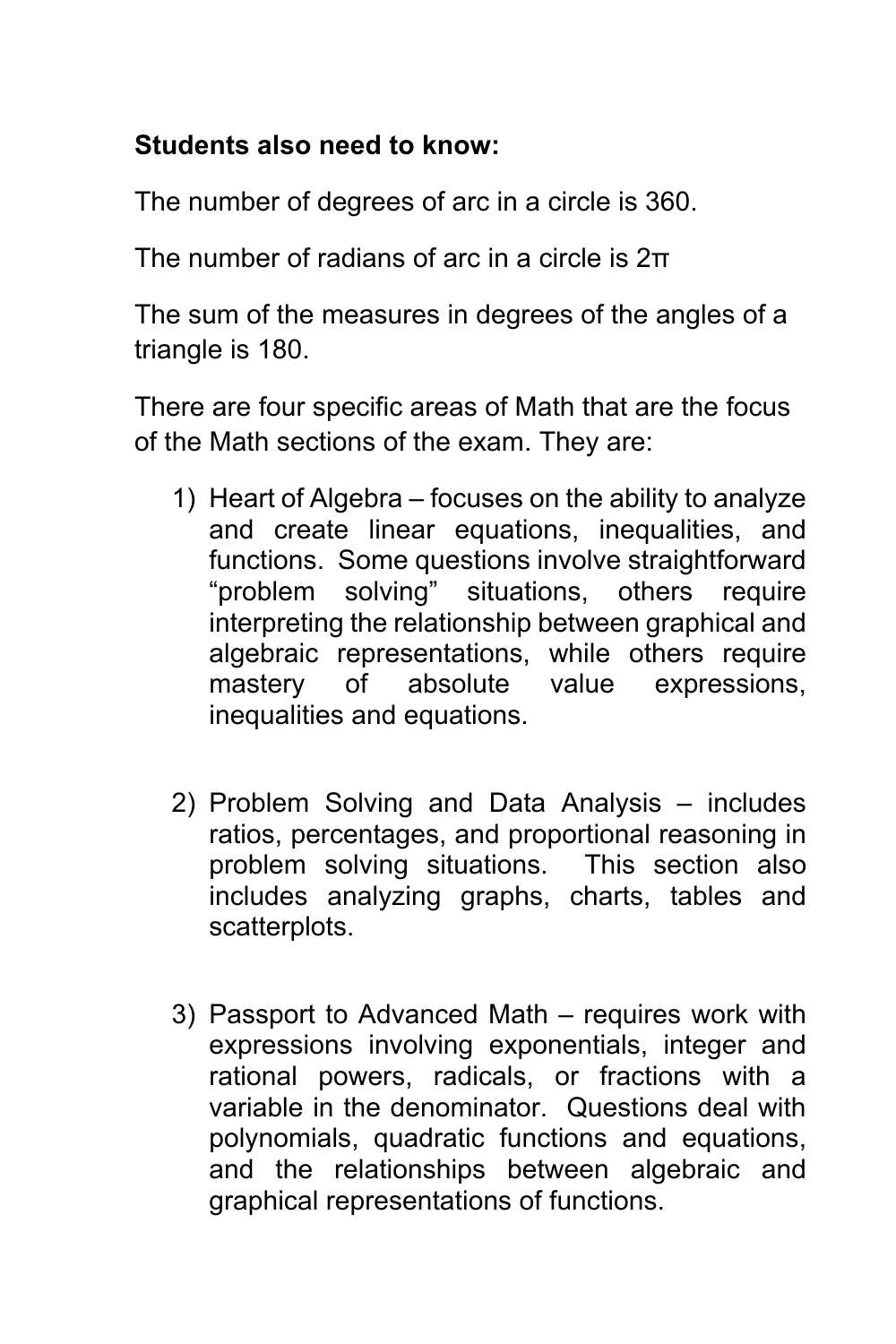4) Additional Topics in Math – calculating area and volume, using theorems to solve problems with lines, angles, triangles and circles, and working with trigonometric functions.

Each of the two Math sections starts with multiple-choice questions which increase in difficulty from easy to hard. There are four multiple-choice options offered for each question. Students should use their test booklet to work through calculations, as scrap paper is not provided. Students should draw diagrams, label angles, and make each question as visual as possible. Do not rely on mental math, as it is easy to make "careless" mistakes under the pressure of a timed exam. When allowed, always use a calculator, even for simple calculations.

When struggling with a question, try to narrow down the choices and then back into the correct answer. For example, if asked to identify the slope of a graph, the question will typically give two answer choices with a positive slope and two answer choices with a negative slope. Most students, by simply looking at the graph, can identify whether the line is moving up (positive slope) or down (negative slope) as it goes from left to right. This will narrow down the potentially correct answer to two choices, making it easier for the student to solve. At this point, even random guessing will provide a 50% chance of earning credit.

Each of the two math sections concludes with openended questions. Students must come up with their own answer (as opposed to selecting from four multiple-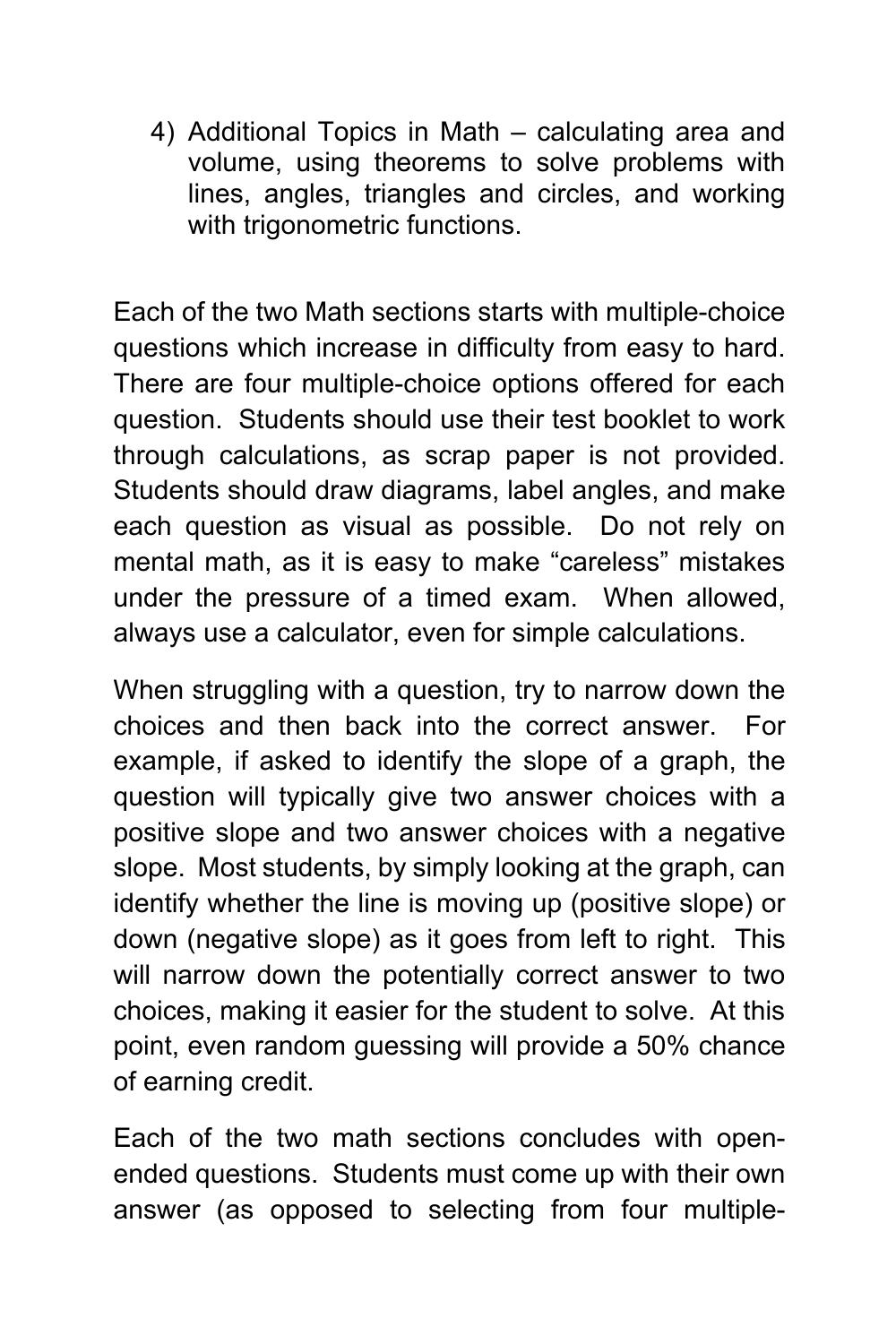choice options) and then properly *bubble in* the answer. Students should be thoroughly familiar with the instructions for recording their answers well in advance of their test day, so they do not waste precious time figuring out the proper procedure.

Students are given four column boxes in which to record their answers. They are instructed to use as many columns as necessary to make their answer as accurate as possible. It is acceptable to record an answer as a fraction or a decimal. For example, if students want to record the answer  $1\frac{1}{2}$ , they have two options. They can record it as a decimal, which would read 1*.5*, or they can record it as a fraction, which would read *3/2*. Note that students *should not* record the answer *one and a half* as *11/2* since that would be interpreted as eleven halves. Students should note that the correct answer will never be a negative number as there is no way to record a negative answer. There may be questions with more than one correct answer, in which case students simply grid in *one* correct answer.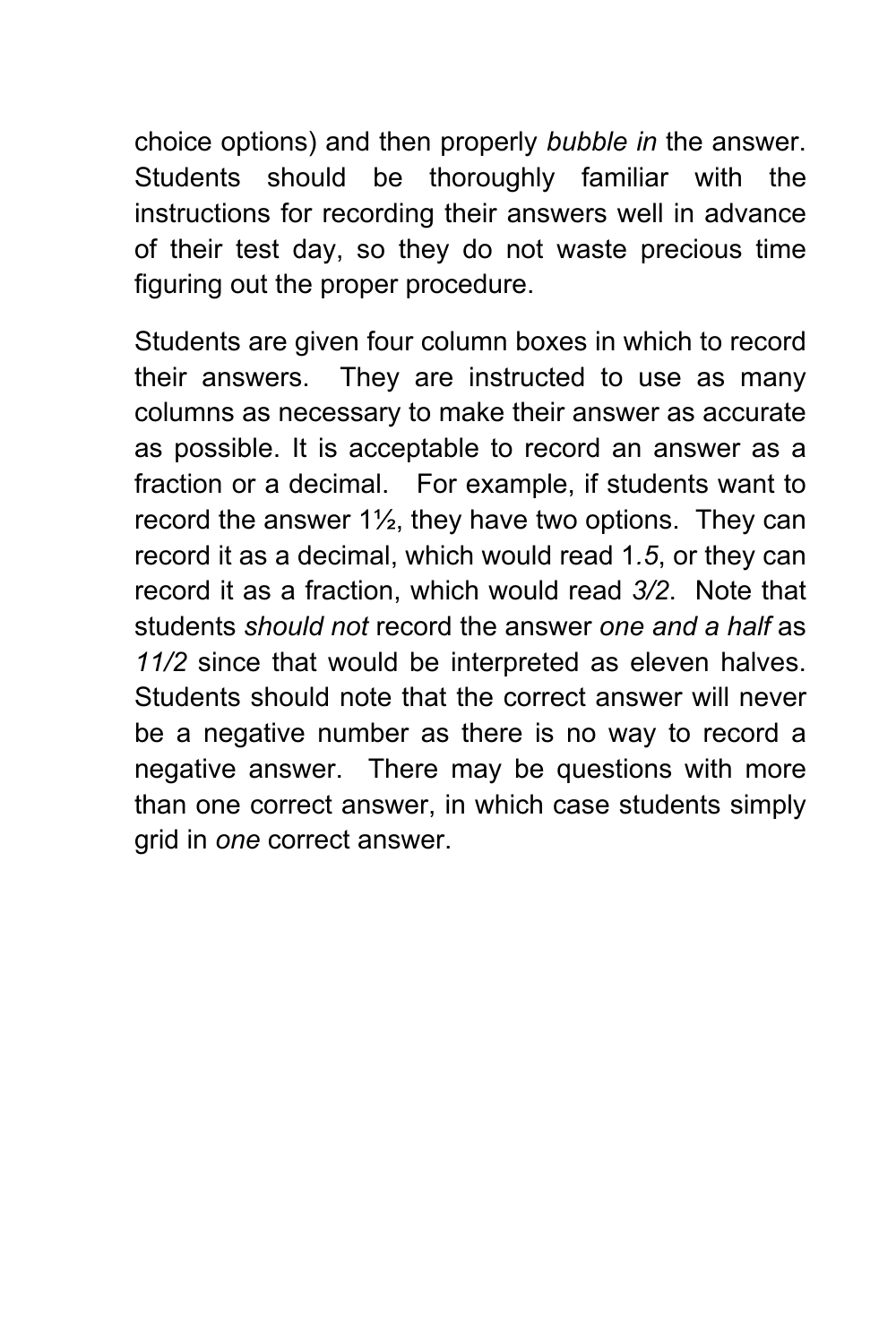#### **Math Test Collegebound Review Signature Strategies**

- 1. Students should work through the questions in sequential order, working at a steady pace but not too quickly to sacrifice accuracy. The multiple-choice questions increase in difficulty as students move through the section, and the grid-in questions do the same. When students come upon a question that they do not know how to do, or one that will require a substantial amount of time to solve, they should circle the question number in their test booklet (to remind themselves that they guessed) and then bubble in an answer – even if it is a random guess. There is no deduction for wrong answers, so students should *always* fill in an answer. The Laws of Probability predict that, when there are four possible answers, random guessing will provide a correct choice one out of four times! If students have time left over at the end of their section, they can go back and reconsider the circled questions on which they guessed.
- 2. Students should use their test booklet as scrap paper, as none will be provided. The test booklet is not sacred, and can be written all over. There are many Math questions that become much easier to solve when students draw a diagram, or label the sides and angles of one that is provided. Students should solve problems on their test paper, making each problem as visual as possible and working through each one step-by-step.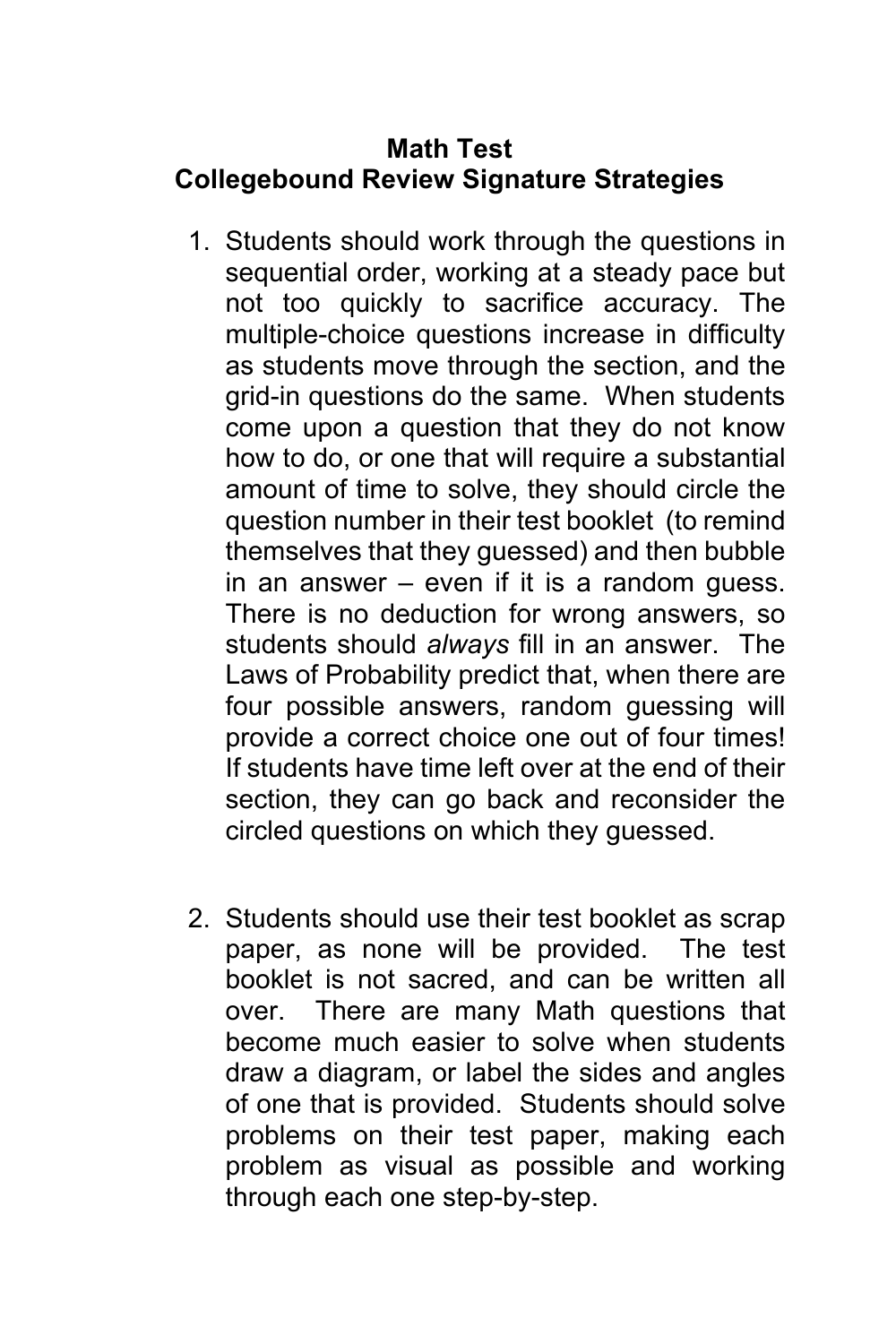- 3. On Section 4, where the use of a calculator is allowed, students should use one even for simple calculations, as it is easy to make mistakes under the pressure of a timed exam. Students should be sure to bring a calculator that is approved for use on the exam. Most graphing calculators, and all scientific calculators, are approved.
- 4. Students should familiarize themselves with the test directions ahead of time so they can maximize the amount of time they have to actually solve problems. This is particularly important for the open-ended questions where there is an entire page of directions explaining how the answers need to be bubbled in to receive credit.
- 5. Students should remember to refer to the box of formulas that will appear at the beginning of each Math section. When using these formulas, students should look at the multiplechoice answer options to see in what form they want the answer. For example, when asked to calculate the area of a circle, students usually need to leave the answer in terms of π and not multiply it by 3.14.
- 6. Although most of the math formulas that students need to know are provided in a box at the beginning of each math section, there are two that are not. Students should know the center-radius form of the circle equation:  $(x - h)^2$  +  $(y - k)^2$  = r<sup>2</sup> with the center being at the point (h,k) and the radius being "r". Students should also know the following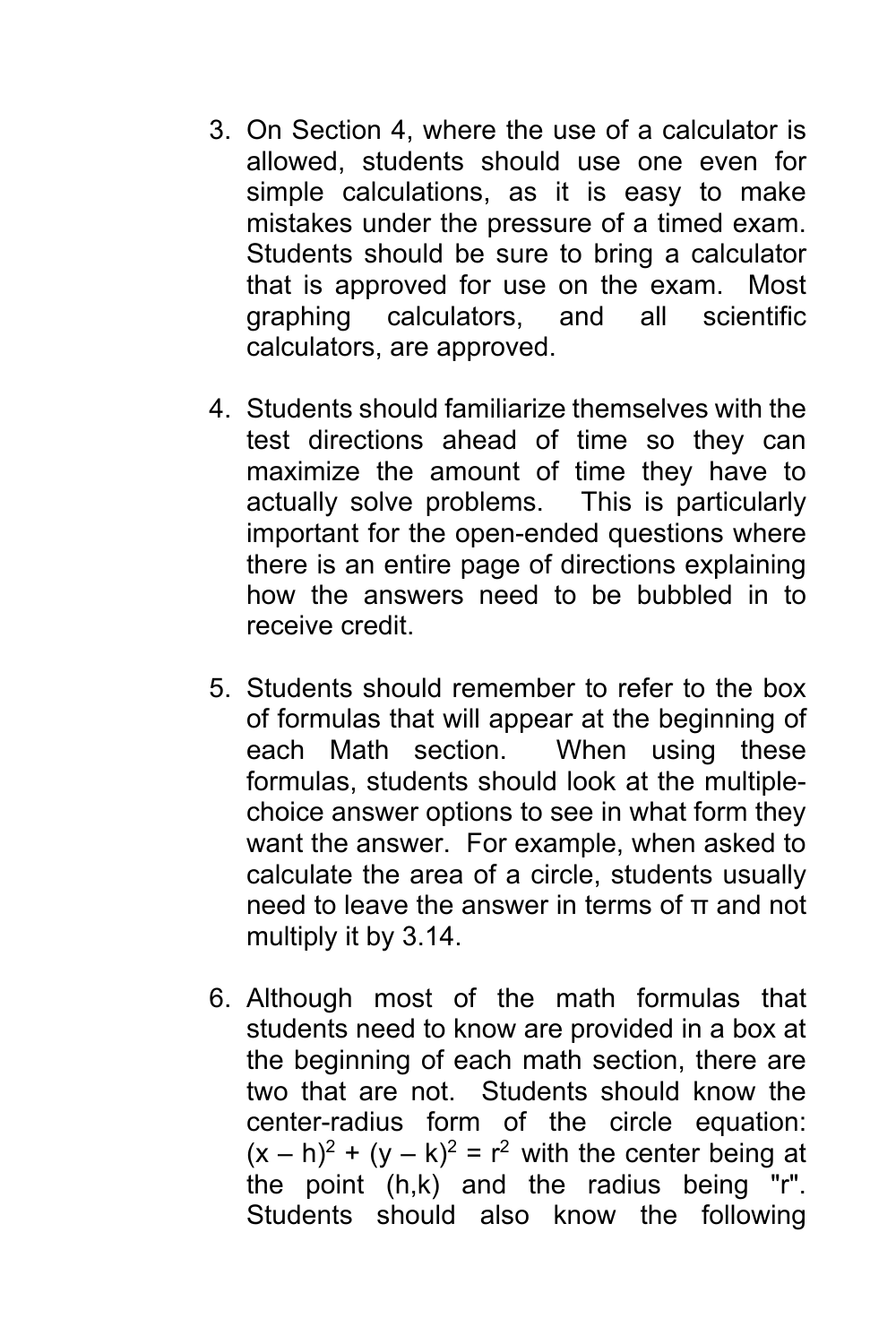quadratic formulas:  $ax^2 + bx + c = 0$  and *x* = −*b* ± √*b*2−4*ac / 2a*

7. Practice, practice, and then practice some more! The same types of problems are asked over and over again on the SAT®. By doing actual practice test sections, using material provided by The College Board, students will become familiar with the types of questions they will face on the real test and comfortable working within the allocated time frame.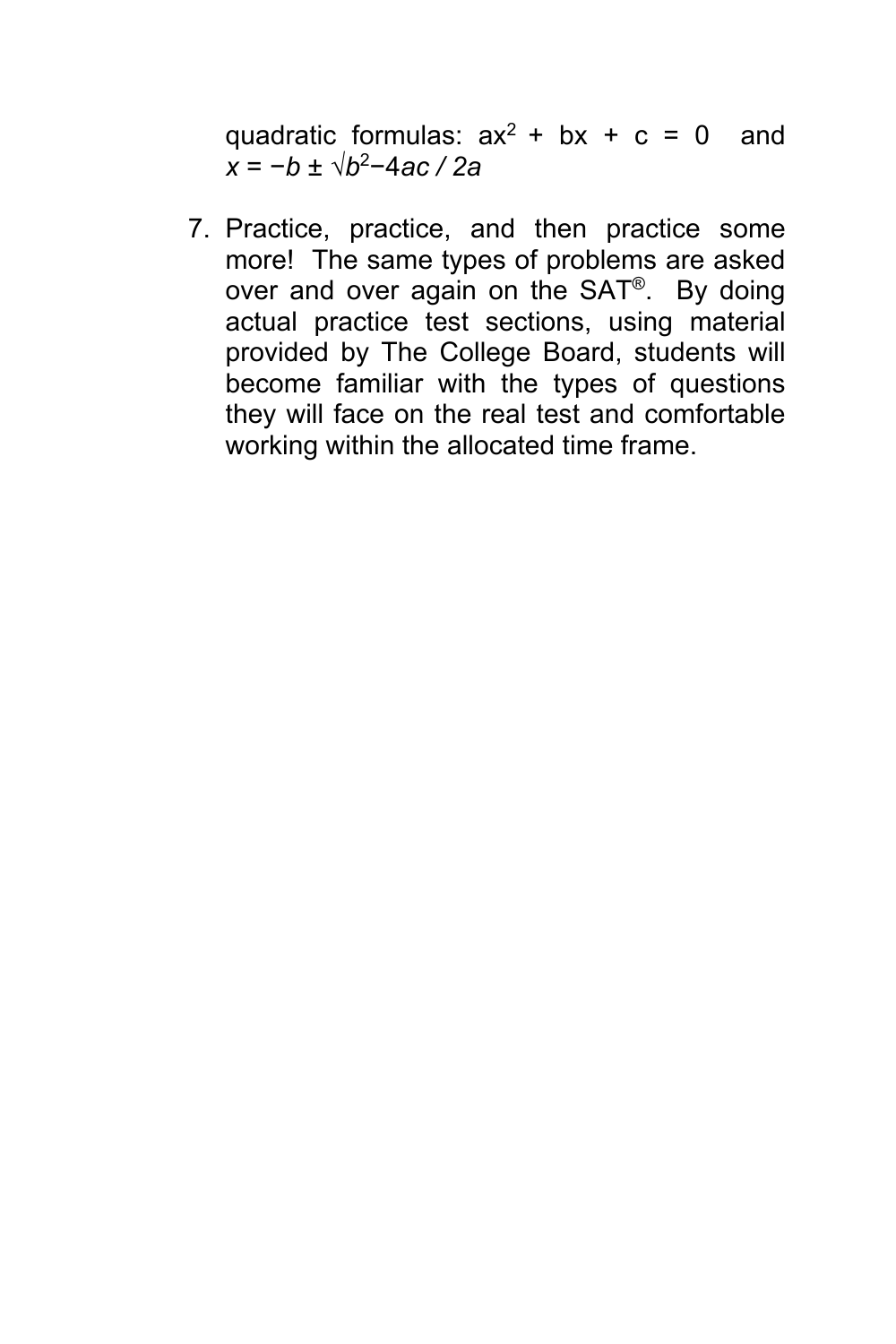#### **Circle answers below: Section 1 Reading Test**

|             | 1. A B C |            | - D                                              | 18. A B C   |  | D   | 35. A B C   |  | - D              |
|-------------|----------|------------|--------------------------------------------------|-------------|--|-----|-------------|--|------------------|
|             |          | 2. A B C D |                                                  | 19. A B C   |  | - D | 36. A B C   |  | - D              |
|             |          | 3. A B C D |                                                  | 20. A B C   |  | - D | 37. A B C   |  | - D              |
|             | 4. A B C |            | - D                                              | 21. A B C   |  | - D | 38. A B C   |  | - D              |
|             | 5. A B C |            | - D                                              | 22. A B C   |  | - D | 39. A B C D |  |                  |
|             |          | 6. A B C D |                                                  | 23. A B C   |  | - D | 40. A B C D |  |                  |
|             |          | 7. A B C D |                                                  | 24. A B C   |  | - D | 41. A B C   |  | - D              |
|             |          | 8. A B C D |                                                  | 25. A B C   |  | - D | 42. A B C   |  | - D              |
|             | 9. A B C |            | - D                                              | 26. A B C   |  | - D | 43. A B C   |  | - D              |
| 10. A B C   |          |            | $\Box$                                           | 27. A B C   |  | - D | 44. A B C D |  |                  |
| 11. A B C D |          |            |                                                  | 28. A B C D |  |     | 45. A B C   |  | – D              |
| 12. A B C   |          |            | - D                                              | 29. A B C   |  | - D | 46. A B C   |  | - D              |
| 13. A B C   |          |            | - D                                              | 30. A B C   |  | - D | 47. A B C   |  | - D              |
| 14. A B C   |          |            | - D                                              | 31. A B C   |  | D   | 48. A B C   |  | - D              |
| 15. A B C   |          |            | <sup>D</sup>                                     | 32. A B C   |  | - D | 49. A B C   |  | - D              |
| 16. A B C   |          |            | <sup>D</sup>                                     | 33. A B C   |  | - D | 50. A B C   |  | - D              |
| 17. A B C   |          |            | - D                                              | 34. A B C   |  | D   | 51. A B C   |  | - D              |
|             |          |            | $M_{\text{white}}$ the number of questions $(2)$ |             |  |     | 52. A B C   |  | <br><sup>D</sup> |

Write the number of questions you answered correctly: \_\_\_\_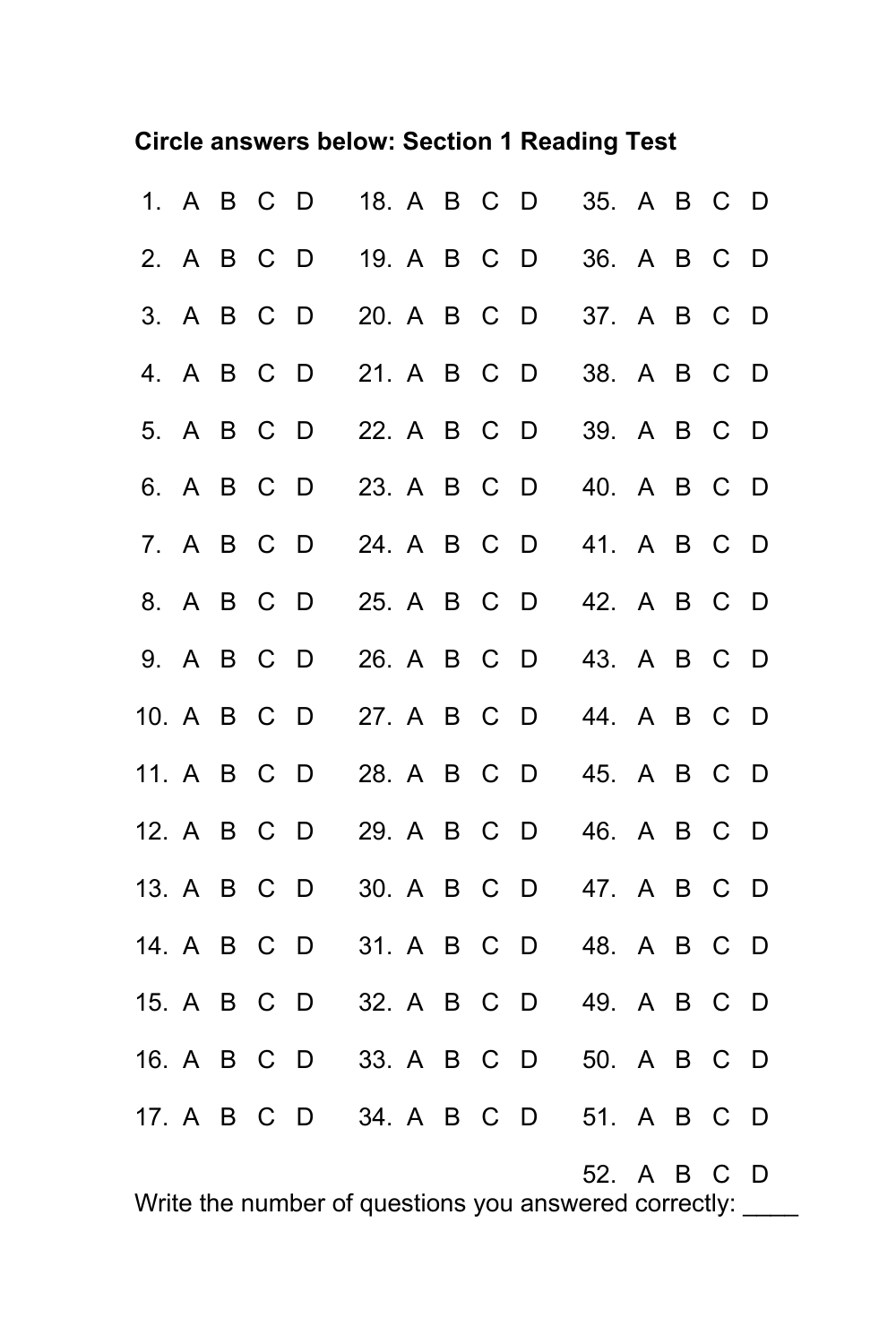#### **To calculate your Reading score, find the number of questions you answered correctly and circle your score.**

| 1. 100  | 18. 210 |     | 35. 300 |
|---------|---------|-----|---------|
| 2. 100  | 19. 220 |     | 36. 310 |
| 3. 110  | 20. 220 |     | 37. 310 |
| 4. 120  | 21.230  |     | 38. 320 |
| 5. 130  | 22. 230 |     | 39. 320 |
| 6. 140  | 23. 240 |     | 40. 330 |
| 7. 150  | 24. 240 |     | 41. 330 |
| 8. 150  | 25. 250 |     | 42. 340 |
| 9. 160  | 26. 250 |     | 43. 350 |
| 10. 170 | 27.260  |     | 44. 350 |
| 11. 170 | 28. 260 |     | 45. 360 |
| 12. 180 | 29. 270 |     | 46. 370 |
| 13. 190 | 30.280  |     | 47. 370 |
| 14. 190 | 31.280  |     | 48. 380 |
| 15. 200 | 32. 290 |     | 49. 380 |
| 16. 200 | 33. 290 |     | 50. 390 |
| 17. 210 | 34. 300 |     | 51. 400 |
|         |         | 52. | 400     |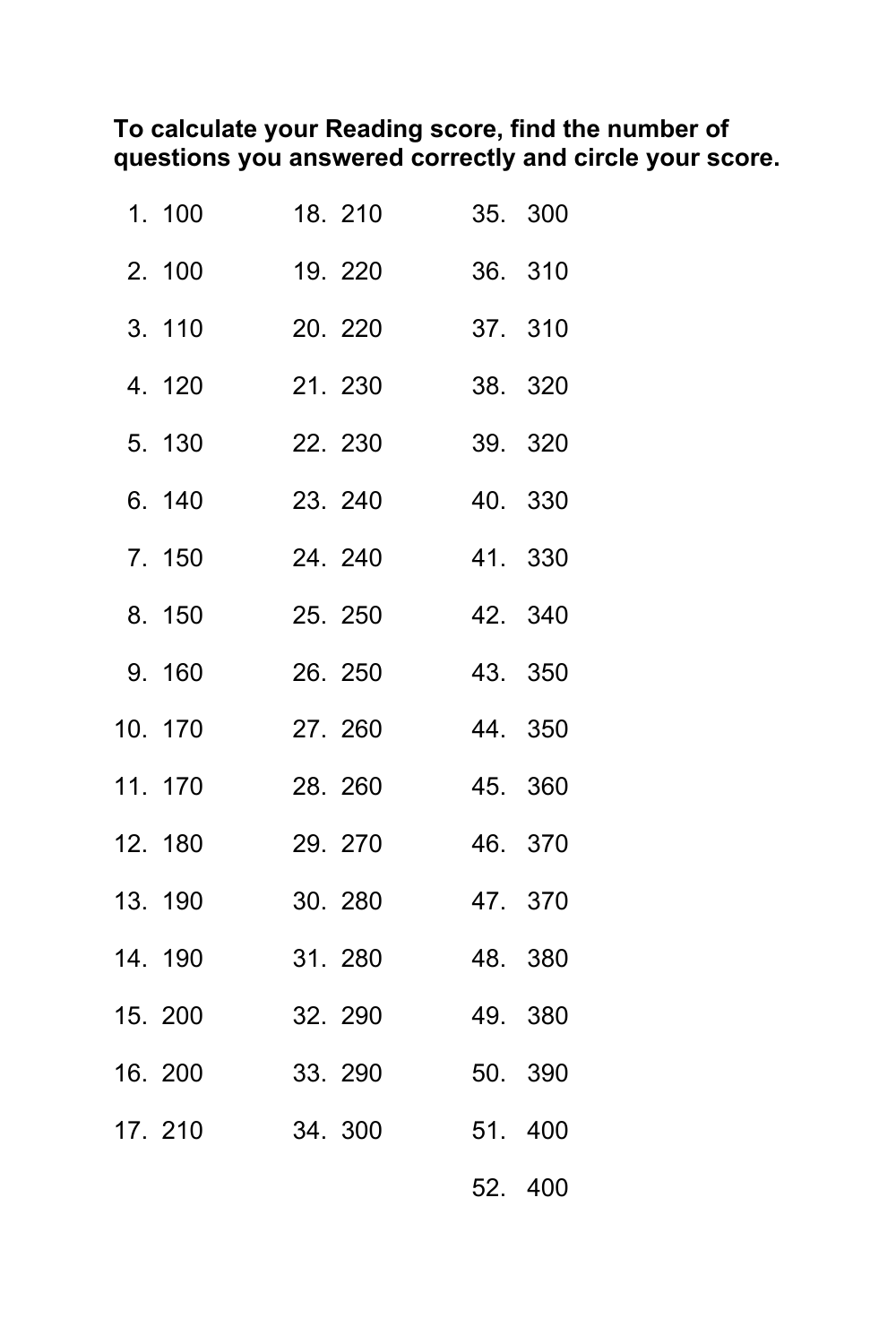#### **Circle answers below: Section 2 Writing/Language Test** *(You will be bubbling in answers on the actual exam.)*

|             |  | 1. A B C D | 16. A B C D |  |  | 31. A B C D |  |  |
|-------------|--|------------|-------------|--|--|-------------|--|--|
|             |  | 2. A B C D | 17. A B C D |  |  | 32. A B C D |  |  |
|             |  | 3. A B C D | 18. A B C D |  |  | 33. A B C D |  |  |
|             |  | 4. A B C D | 19. A B C D |  |  | 34. A B C D |  |  |
|             |  | 5. A B C D | 20. A B C D |  |  | 35. A B C D |  |  |
|             |  | 6. A B C D | 21. A B C D |  |  | 36. A B C D |  |  |
|             |  | 7. A B C D | 22. A B C D |  |  | 37. A B C D |  |  |
|             |  | 8. A B C D | 23. A B C D |  |  | 38. A B C D |  |  |
|             |  | 9. A B C D | 24. A B C D |  |  | 39. A B C D |  |  |
| 10. A B C D |  |            | 25. A B C D |  |  | 40. A B C D |  |  |
| 11. A B C D |  |            | 26. A B C D |  |  | 41. A B C D |  |  |
| 12. A B C D |  |            | 27. A B C D |  |  | 42. A B C D |  |  |
| 13. A B C D |  |            | 28. A B C D |  |  | 43. A B C D |  |  |
| 14. A B C D |  |            | 29. A B C D |  |  | 44. A B C D |  |  |
| 15. A B C D |  |            | 30. A B C D |  |  |             |  |  |

Write the number of questions you answered correctly: \_\_\_\_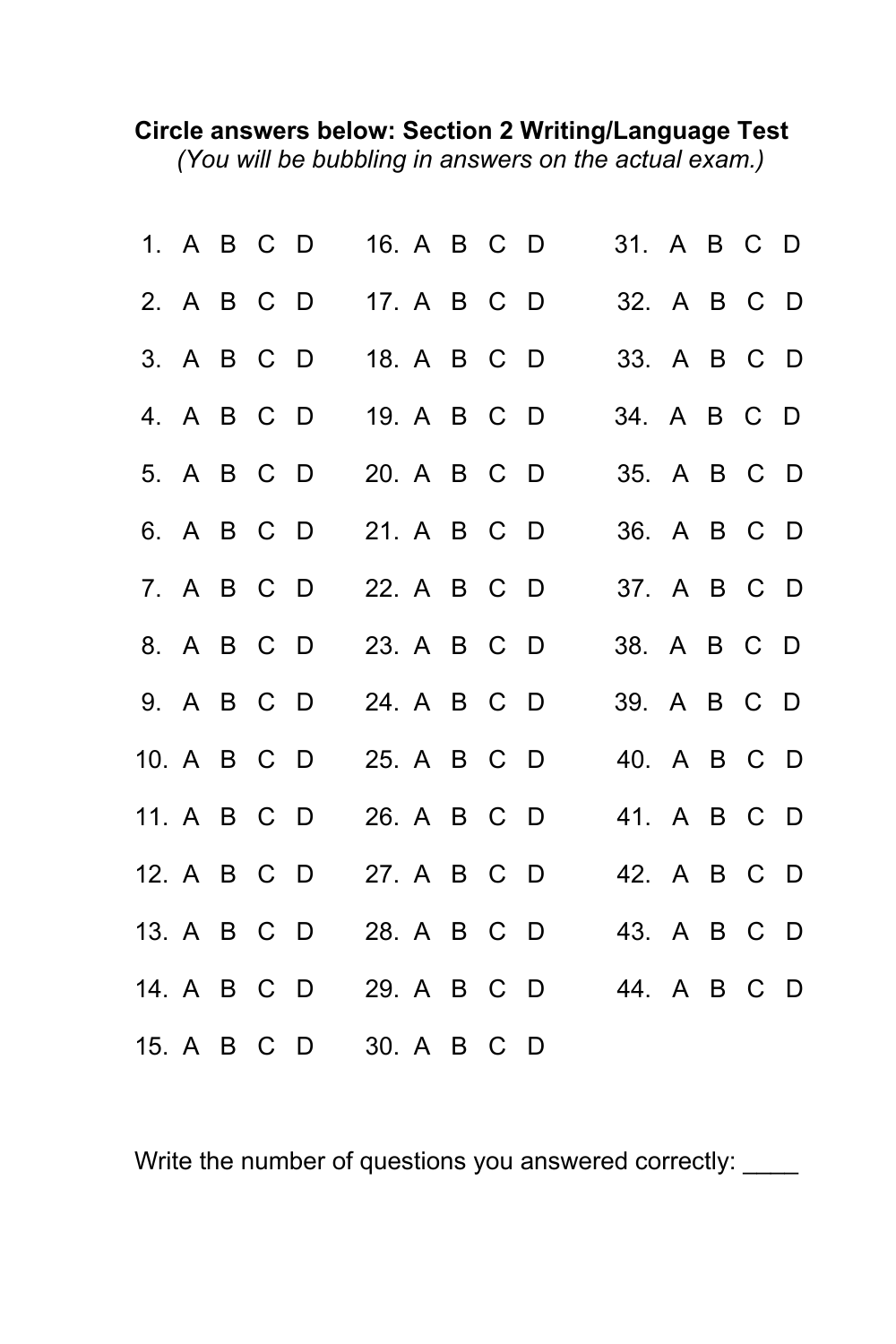**To calculate your Writing & Language score, find the number of questions you answered correctly below and circle your score.**

| 1. 100                 | 16. 200 31. 300 |  |
|------------------------|-----------------|--|
| 2. 100                 | 17. 210 32. 300 |  |
| 3. 100                 | 18. 210 33. 310 |  |
| 4. 110                 | 19. 220 34. 320 |  |
| 5. 120 20. 230 35. 320 |                 |  |
| 6. 130                 | 21. 230 36. 330 |  |
| 7. 130                 | 22. 240 37. 340 |  |
| 8. 140                 | 23. 250 38. 340 |  |
| 9. 150 24. 250 39. 350 |                 |  |
| 10.160                 | 25. 260 40. 360 |  |
| 11.160 26.260 41.370   |                 |  |
| 12.170                 | 27. 270 42. 380 |  |
| 13.180 28.280 43.390   |                 |  |
| 14.190                 | 29. 280 44. 400 |  |
| 15.190                 | 30. 290         |  |
|                        |                 |  |

Reading Score \_\_\_\_\_ + Writing & Language Score \_\_\_\_ =

#### **Evidence-based Reading & Writing Score** \_\_\_\_\_\_\_\_ (Range: 200 - 800)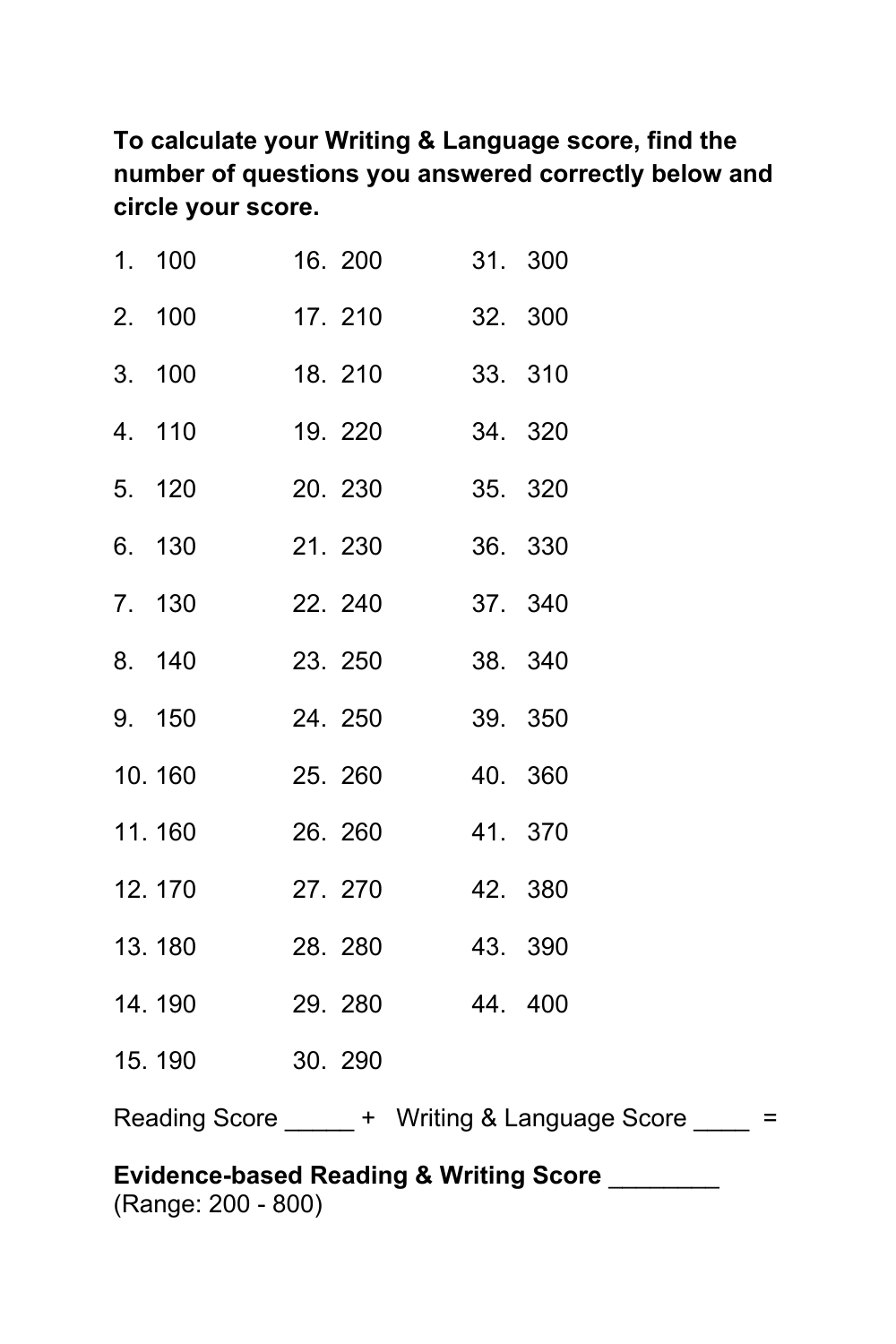#### **Circle or write answers below: Section 3 Math**

*(You will be bubbling in answers on the actual exam.)*



Write the number of questions you answered correctly: \_\_\_\_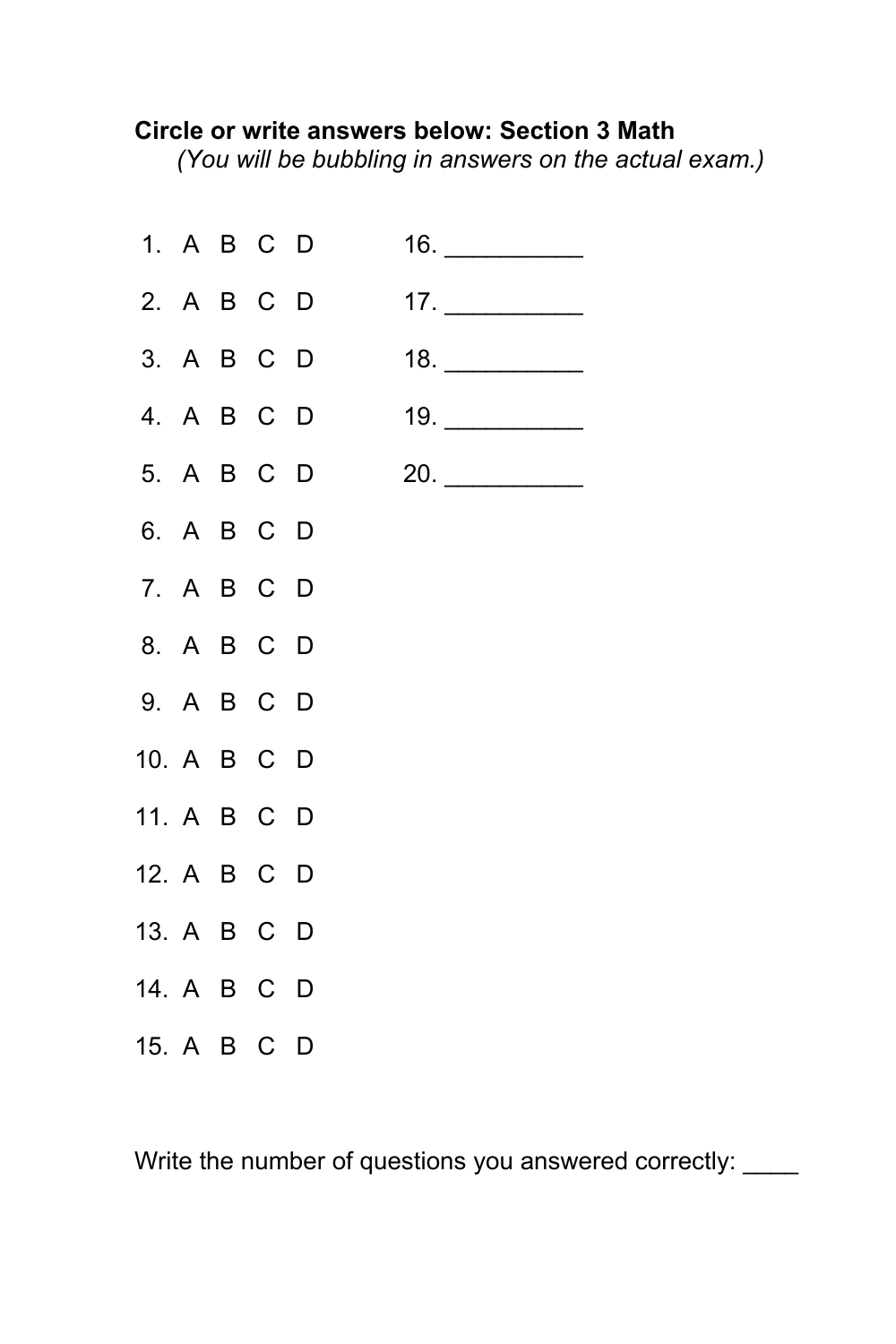#### **Circle or write answers below: Section 4 Math**

|  |  |                         |  |  | 1. A B C D 16. A B C D | 31.                            |
|--|--|-------------------------|--|--|------------------------|--------------------------------|
|  |  |                         |  |  |                        | 2. A B C D 17. A B C D 32.     |
|  |  | 3. A B C D 18. A B C D  |  |  |                        | $33. \underline{\hspace{2cm}}$ |
|  |  |                         |  |  | 4. A B C D 19. A B C D | $34.$                          |
|  |  |                         |  |  | 5. A B C D 20. A B C D |                                |
|  |  |                         |  |  |                        | 6. A B C D 21. A B C D 36.     |
|  |  |                         |  |  |                        | 7. A B C D 22. A B C D 37.     |
|  |  |                         |  |  |                        | 8. A B C D 23. A B C D 38.     |
|  |  | 9. A B C D 24. A B C D  |  |  |                        |                                |
|  |  | 10. A B C D 25. A B C D |  |  |                        |                                |
|  |  | 11. A B C D 26. A B C D |  |  |                        |                                |
|  |  | 12. A B C D 27. A B C D |  |  |                        |                                |
|  |  | 13. A B C D 28. A B C D |  |  |                        |                                |
|  |  | 14. A B C D 29. A B C D |  |  |                        |                                |
|  |  | 15. A B C D 30. A B C D |  |  |                        |                                |

Write the number of questions you answered correctly: \_\_\_\_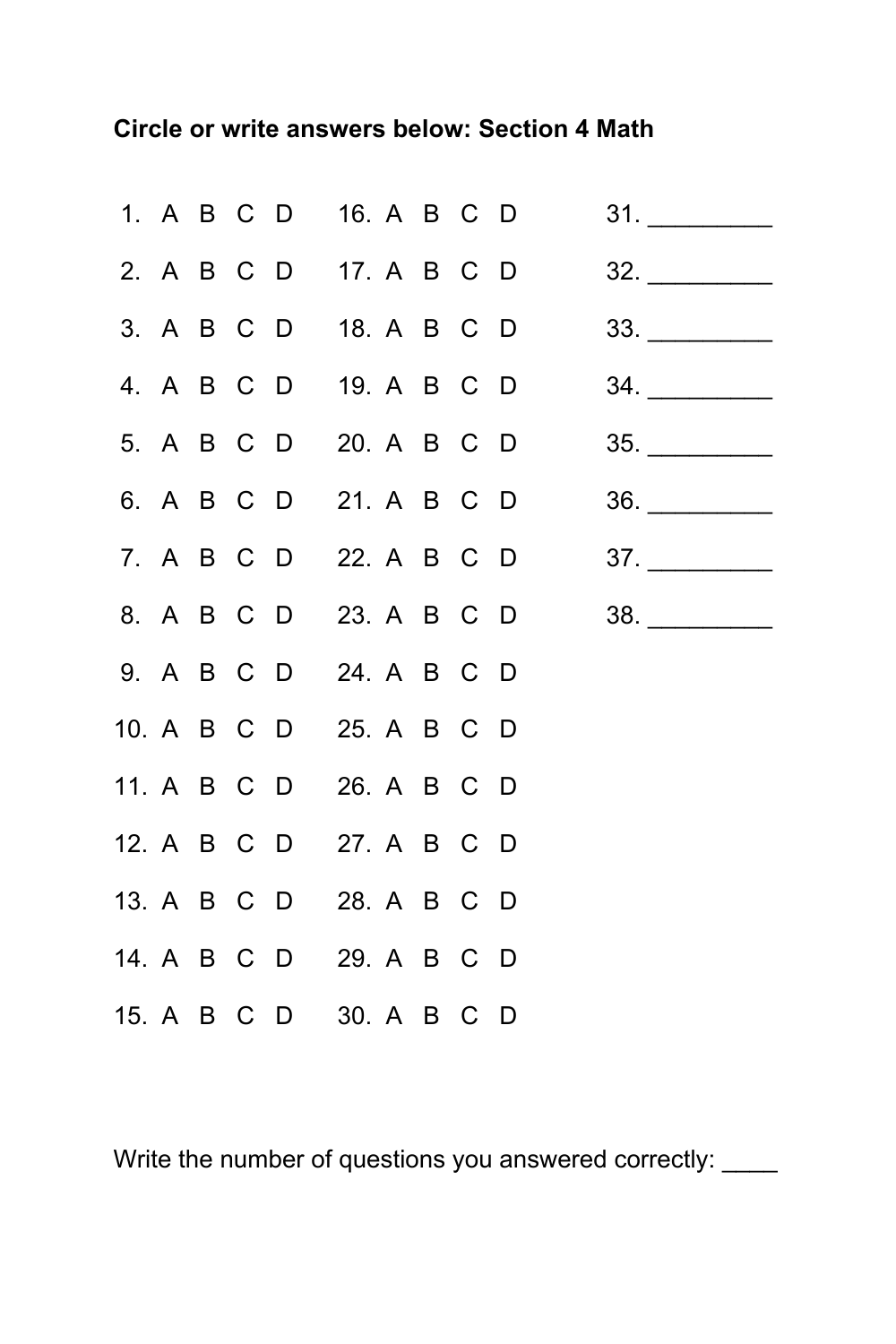#### **To calculate your Math score, add together your total number of correct answers for Sections 3 & 4 and find your corresponding Math score below. (Range: 200 – 800)**

| 1.200  | 21.460  | 41. | 620     |
|--------|---------|-----|---------|
| 2.210  | 22.470  | 42. | 630     |
| 3.230  | 23.480  | 43. | 640     |
| 4.240  | 24.480  | 44. | 650     |
| 5.260  | 25.490  | 45. | 660     |
| 6.280  | 26. 500 | 46. | 670     |
| 7.290  | 27. 510 | 47. | 670     |
| 8.310  | 28. 520 | 48. | 680     |
| 9.320  | 29. 520 | 49. | 690     |
| 10.330 | 30.530  |     | 50. 700 |
| 11.340 | 31.540  |     | 51. 710 |
| 12.360 | 32.550  |     | 52. 730 |
| 13.370 | 33.560  |     | 53. 740 |
| 14.380 | 34.560  |     | 54. 750 |
| 15.390 | 35. 570 |     | 55. 760 |
| 16.410 | 36. 580 |     | 56. 780 |
| 17.420 | 37.590  |     | 57. 790 |
| 18.430 | 38. 600 | 58. | 800     |
| 19.440 | 39. 600 |     |         |
| 20.450 | 40. 610 |     |         |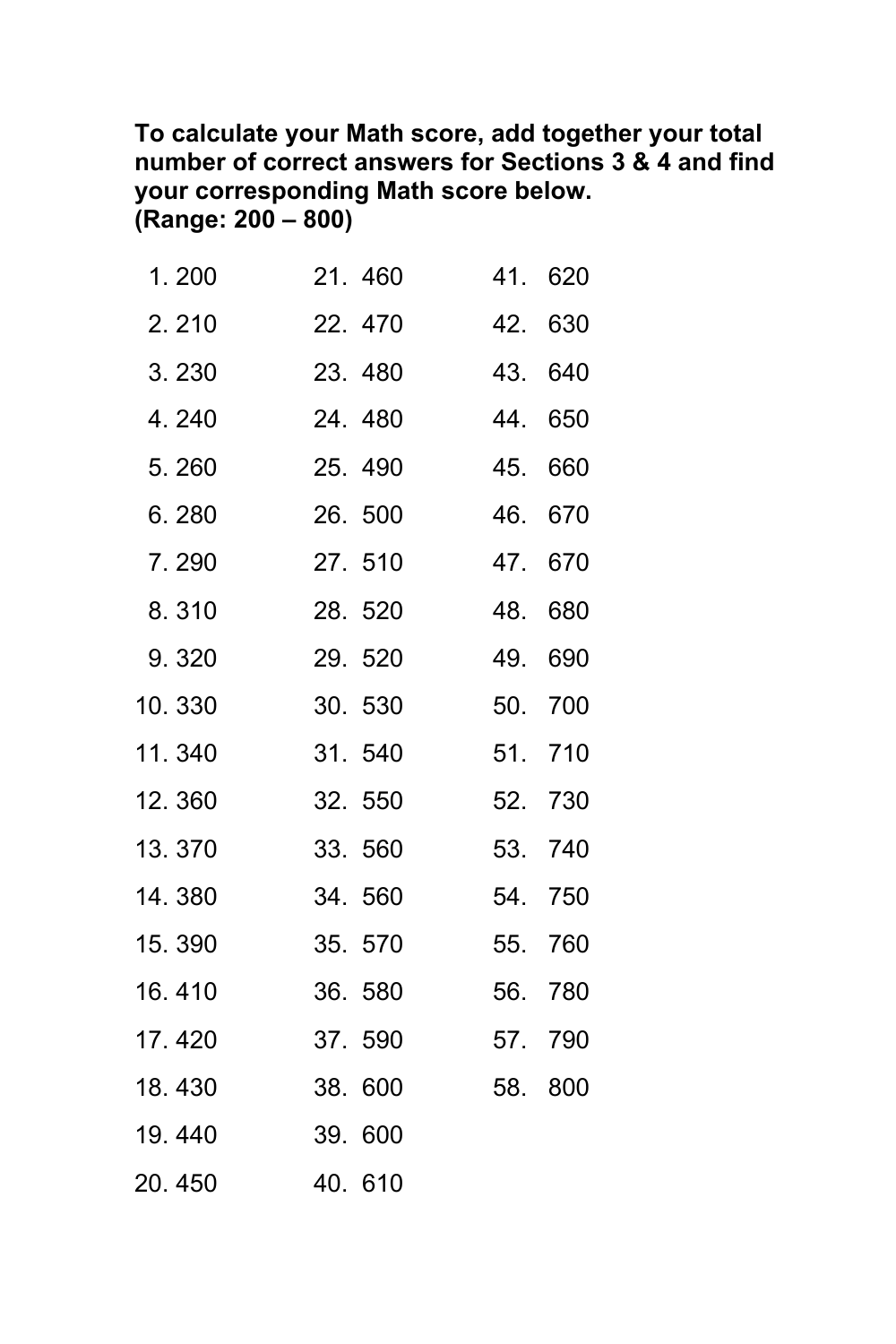#### **Evidence-based Reading & Writing score: \_\_\_\_\_\_\_\_\_**

(Range: 200 - 800)

**+**

**Math Score: \_\_\_\_\_\_\_\_\_** (Range: 200 - 800)

=

**Total SAT® Score: \_\_\_\_\_\_\_\_\_** (Range: 400 – 1600